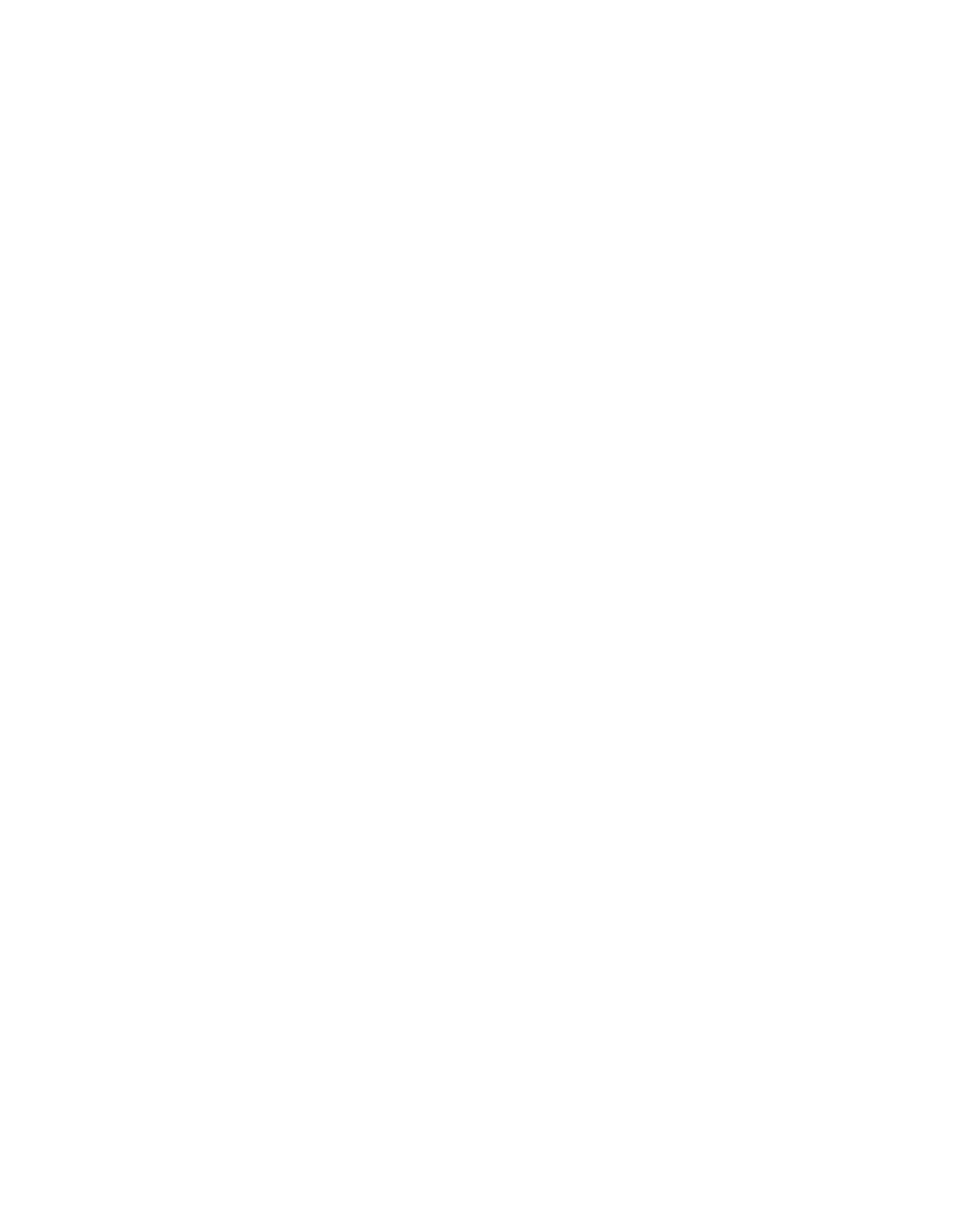This Annual Report is an opportunity to highlight the Department's achievements, identify development trends, and assess the planning and development process during calendar year 2012. This report will describe specific actions taken by the Kent County Planning Commission, Zoning Board of Appeals, Agricultural Advisory Commission, Agricultural Land Preservation Advisory Board, Historic Preservation Commission, Board of Electrical Examiners, Agricultural Resolution Board, Board of Housing Appeals, Board of Building Appeals, and Department of Planning, Housing and Zoning.

#### **DEPARTMENT STAFF**

During 2012, there were significant changes within the Department due to the retirement of Gail Owings at the end of June and the promotion of Amy Moredock to Director. Due to ongoing, county-wide budget constraints, the position of Environmental Planner was not refilled, and those duties were reassigned among staff.

| Amy G. Moredock, Director                    | Bryan Foreman, Enforcement Officer       |
|----------------------------------------------|------------------------------------------|
| Carla M. Gerber, Community Planner           | Sandy Adams, Office Manager              |
| Bill Kerbin, Housing & Critical Area Planner | Kimberly Dixon, Administrative Assistant |
| M. Richard Myers, Chief Enforcement Officer  | Beth Grieb, Administrative Assistant     |

#### **PLANNING COMMISSION**

The Kent County Planning Commission, appointed by the County Commissioners of Kent County, acts as a citizen board for all planning matters. As set forth in Article 66B (Land Use Article as of October 1, 2012) of the Annotated Code of Maryland, the Planning Commission makes recommendations to the County Commissioners on zoning map and text amendments and to the Board of Zoning Appeals on certain designated variances and special exceptions. The Commission may also prepare ordinances and plans for review by the County Commissioners. In its decision-making capacity, the Commission approves all major subdivisions and site plans.

#### MEMBERS

| Elizabeth H. Morris, Chairman              | F. Joseph Hickman            |
|--------------------------------------------|------------------------------|
| Ed Birkmire                                | Jay P. Lancaster             |
| William Crowding                           | William S. Sutton            |
| Rev. Ruben Freeman (resigned in September) | G. Mitchell Mowell, Attorney |

The Planning Commission meets the first Thursday of every month at 1:30 P.M., in the County Commissioners' Hearing Room in the County Government Center, 400 High Street, Chestertown. The agendas for all meetings are available from the Department of Planning, Housing and Zoning and on the County website prior to the meetings. The Planning Commission is a member of the Maryland Citizens Planners Association, and members attend training sessions and meetings. In 2012, the Planning Commission met 12 times.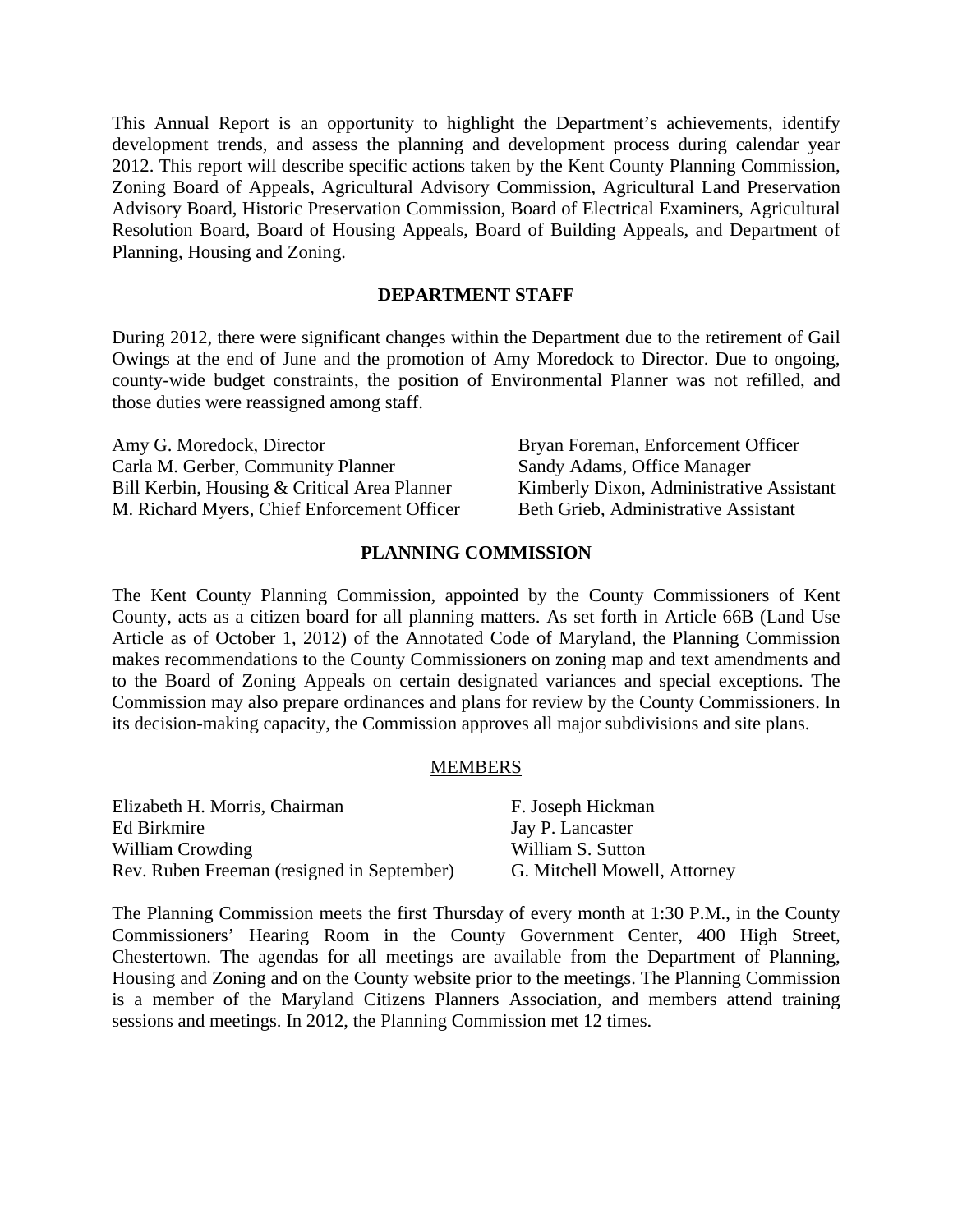#### **ZONING BOARD OF APPEALS**

Appointed by the County Commissioners, the Zoning Board of Appeals hears and decides special exceptions, variances, and appeals of any decision or determination of the Zoning Administrator in the enforcement and administration of the Land Use Ordinance. The Zoning Board of Appeals meets on Monday evenings as may be required. In 2012, the Board of Appeals met 8 times.

#### MEMBERS

Al Townshend, Chairman Allen Davis, member Karen P. Ruff, Attorney for the Board

Trey Hill, member P. Joan Horsey, alternate

#### **HOUSING**

The Housing Improvement Program provides housing rehabilitation assistance to owners of substandard houses who meet certain income criteria. The repairs must address health and safety related matters. Repairs may include flooring, roofing, plumbing and electric systems, and well and septic systems. The program is generally funded through grants from the Department of Housing and Community Development, Maryland Affordable Housing Trust and a County match. Rehabilitation costs must not exceed \$25,000.

During 2012, there were 16 applications for assistance submitted to the County. There were six applications approved during 2012 but contracts were not awarded before the end of the year. There were three applications approved that were awarded contracts during 2012. Work was primarily for rehabilitation assistance, which improved the living conditions of 5 people. Both the number of applications submitted and approved decreased in 2012.

## **HISTORIC PRESERVATION COMMISSION**

The Historic Preservation Commission is responsible for administering the Historic Preservation Ordinance which allows for the voluntary designation of Historic Sites and Districts in the unincorporated areas of the County. The Commission also reviews projects which may affect historic resources and makes recommendations to the Planning Commission on possible mitigation. The Commission is supported by staff from the Department of Planning, Housing and Zoning. The Commission meets on the last Monday of the month, as needed, and agendas are available prior to the meeting. The Commission met twice in 2012; however, a quorum was present at only one of the meetings.

#### MEMBERS\*

Elizabeth Beckley, Chairman Carolyn Brooks

Susan Debnam Max Ruehrmund

\*Due to very specific membership criteria, three vacancies remained open in 2012.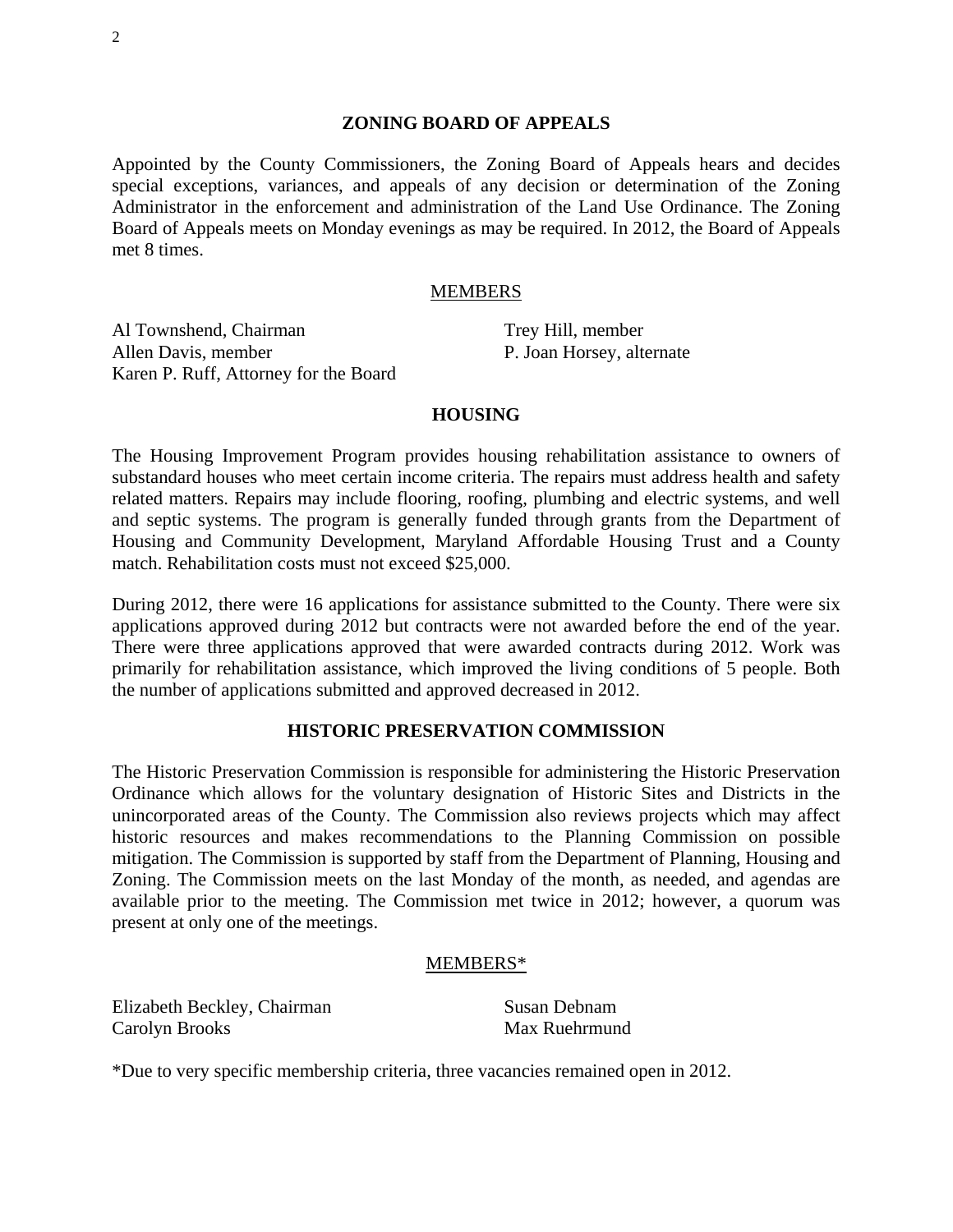#### **AGRICULTURAL ADVISORY COMMISSION**

The Kent County Agricultural Advisory Commission provides advice to the County Commissioners of Kent County and the Kent County Planning Commission concerning any proposals that affect agriculture. Additionally, the Commission recommends changes to the Comprehensive Plan, Land Use Ordinance, and other programs which will improve and promote agriculture in Kent County. The Agricultural Advisory Commission is supported by staff from the Department of Planning, Housing and Zoning. The Commission meets as needed and an agenda is available from the Planning Department prior to the meeting. The Commission did not meet in 2012

#### MEMBERS

W. Frank Barnes, Jr. David A. Hill Herman E. Hill, Jr

Sean Jones Craig McSparran John Henry Myers, Jr.

One vacancy remained open in 2012.

#### **AGRICULTURAL LAND PRESERVATION ADVISORY BOARD**

The Agricultural Land Preservation Advisory Board reviews and approves all applications related to the Maryland Agricultural Land Preservation Foundation Program. These include applications to establish agricultural preservation districts, sell permanent protective easements to the Maryland Agricultural Land Preservation Foundation, create lot exclusions, and subdivide properties in the preservation program. The Board also establishes policies for ranking districts in the easement acquisition program. Staff for the Board is provided by the Department of Planning, Housing and Zoning. The Board meets as necessary and an agenda is available from the Planning Department prior to the meeting. The Board met once in 2012.

At the end of June, all MALPF Districts were automatically terminated due to changes in the law enacted in 2007. The County passed a new agriculture preservation ordinance in 2008 which established a County district program. All remaining MALPF District owners were informed of the changes and as a result, ten landowners applied to establish a county district.

#### MEMBERS

William Cooper Jennifer Debnam W. David Leager Timothy Redman

One vacancy remained open in 2012.

The Board reviewed 13 applications to create Agricultural Land Preservation Districts. The County Commissioners approved all district applications.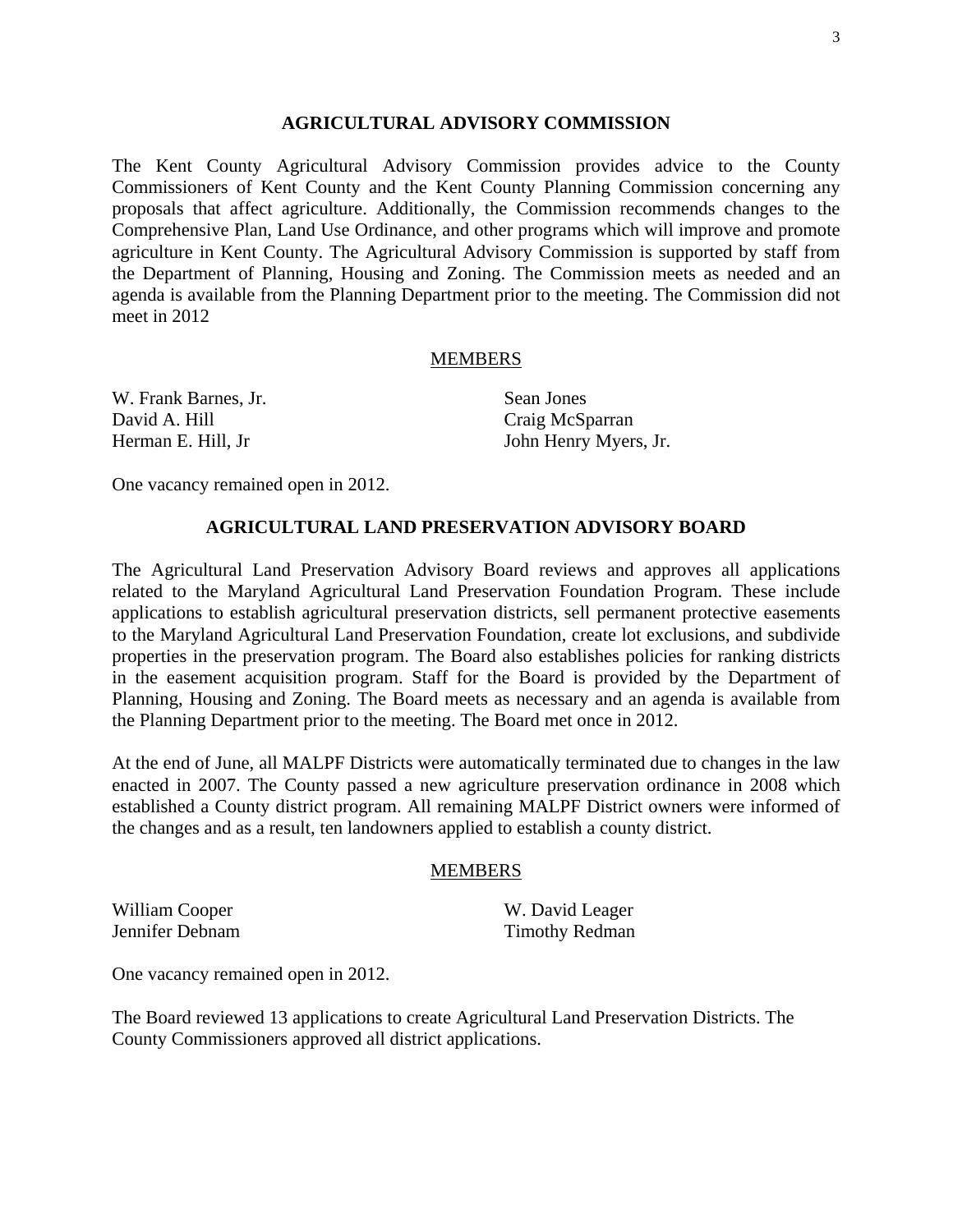| рилско ромонопсе ні 2017                       |                               |        |
|------------------------------------------------|-------------------------------|--------|
| Owner                                          | <b>Property Address</b>       | Acres  |
| <b>Breck and Susan Debnam</b>                  | 22565 Great Oak Landing Road  | 143.45 |
| Duck Puddle Ventures, LLC                      | <b>Catholic Cemetery Road</b> | 180.58 |
| Duck Puddle Ventures, LLC                      | 30545 Duck Puddle Road        | 282.00 |
| Allan J. Hill and H. Jay Hill                  | 11791 Kennedyville Road       | 304.08 |
| Allan J. Hill, H. Jay Hill, & Beverly H. Jones | <b>Browntown Road</b>         | 159.24 |
| Kurhessen Trust                                | 9960 Flatland Road            | 219.48 |
| McGuire Brothers, Inc.                         | Kennedyville Road             | 62.61  |
| Charles Elwood Nau, Jr., et als                | 12655 Augustine Herman Hwy    | 285.70 |
| Owings and Sons Business Trust                 | 10241 Crumpton Road           | 124.87 |
| John Rigdon and Andrea McGuirk Rigdon          | 30751 River Road              | 322.18 |
| Angelica Nurseries, Inc.                       | 11927 Locust Grove Road       | 229.89 |
| Angelica Nurseries, Inc.                       | 11471 Locust Grove Road       | 230.00 |
| Angelica Nurseries, Inc.                       | 11424 Locust Grove Road       | 295.14 |

Districts Established in 2012

*\*Note: See Appendix A for Map showing Kent County protected lands.* 

# **AGRICULTURAL RESOLUTION BOARD**

The Agricultural Resolution Board consists of five voting members appointed by the County Commissioners. A representative of the University of Maryland Cooperative Extension Service and a member of the Kent County Soil and Water Conservation District serve as non-voting members. The Board arbitrates and mediates disputes involving agricultural operations conducted on agricultural lands and issues findings concerning whether or not such operations are conducted in a manner consistent with generally accepted agricultural practices. The Board did not meet in 2012.

#### MEMBERS

| R. Allen Davis, Chairman | William Washington                                 |
|--------------------------|----------------------------------------------------|
| William Bowdle           | Jay Douthit, Cooperative Extension                 |
| Michael Forney           | Timothy Redman, Soil & Water Conservation District |
| Edward Taylor            |                                                    |

#### **BOARD OF BUILDING APPEALS**

The Board of Building Appeals hears and decides appeals of decisions of the Building Code Administrator in administering the Building Code. The Board consists of three members appointed by the County Commissioners and meets upon request. The Board did not meet during 2012.

#### MEMBERS

Three vacancies remained open in 2012.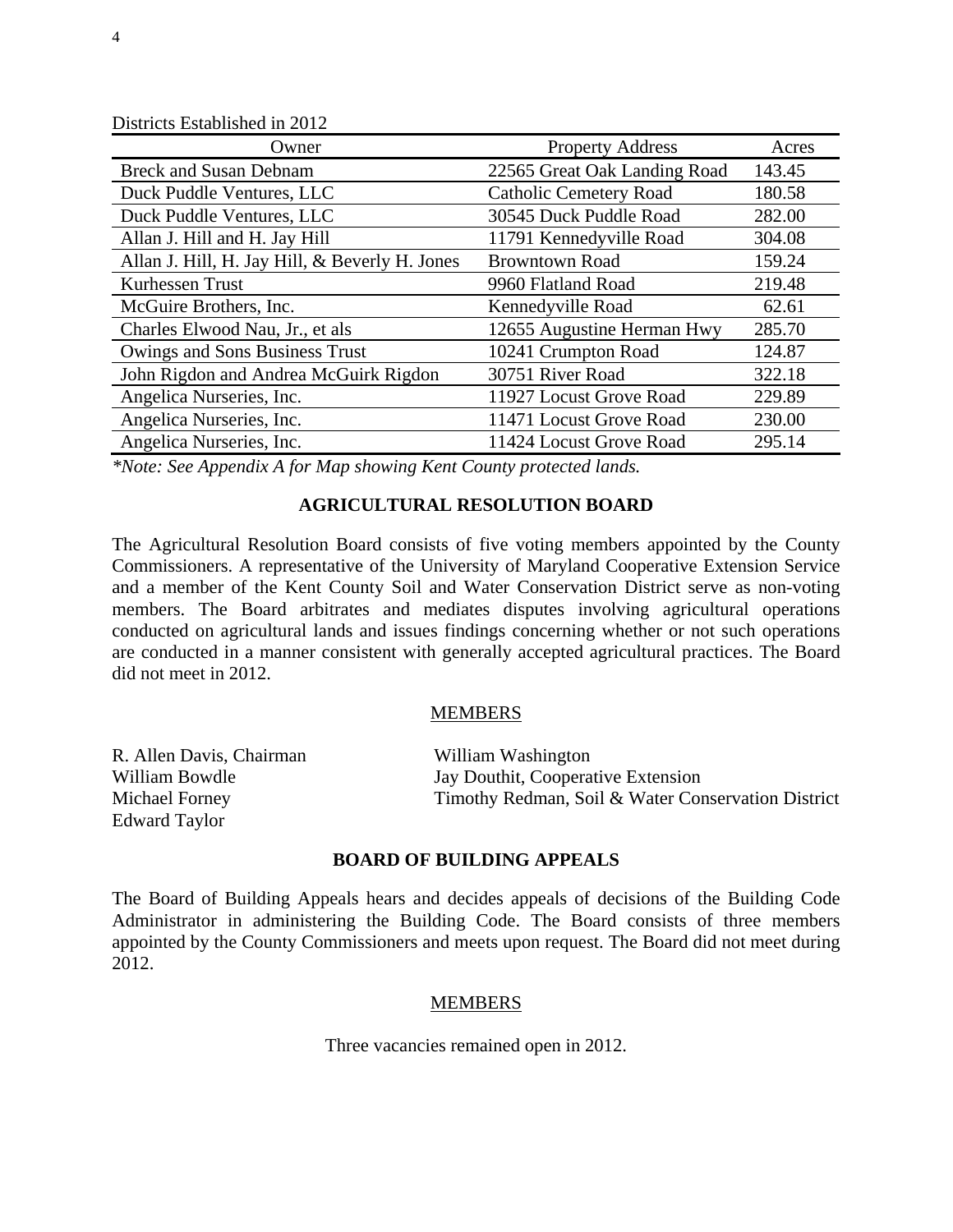#### **BOARD OF ELECTRICAL EXAMINERS**

Appointed by the County Commissioners of Kent County, the Board of Electrical Examiners examines the qualifications and capabilities of all persons who are engaged in or desire to engage in the electrical business. The Board reviews applications for licenses and administers the homeowner's examination for those individuals desiring to perform electrical work in the individuals own home. The Electrical Board meets on the first Thursday of every month at 9 AM in the Department of Planning, Housing, and Zoning.

#### MEMBERS

Charles A. Langenfelder, Chairman William S. Baldwin, Jr.

#### **BOARD OF HOUSING APPEALS**

A three member Board appointed by the County Commissioners, the Board of Housing Appeals hears and decides appeals of the Housing Code Official made in connection with the enforcement of the provisions of the Kent County Housing Code. The Board meets upon receipt of an appeal and did not meet in 2012.

#### MEMBERS

Nancy Dick Janice Graham Charles W. Summers

D. Michael Usilton

#### **SPECIAL PROJECTS**

Special Projects which involved Department of Planning, Housing and Zoning staff in 2012 included:

- [ *2010 Trust Fund:* In partnership with the Chester River Association and Washington College, Kent County has been awarded the Chesapeake and Atlantic Coastal Bays 2010 Trust Fund grant. This proposal focuses on achieving non-point source nutrient reductions. Specifically initiatives will address Agriculture Best Management Practices such as implementation of cover crop programs, switch grass plantings, precision farming techniques, and manure stockpiling. Marsh restoration has also been targeted to include wetland restoration ponds, marsh restoration, and urban stream restoration. In addition to agriculture best management practices and marsh restoration, denitrifying septic system education will be enhanced.
- [ *Chesapeake Country National Scenic Byway:* The Scenic Byway Management Team continued to work on implementation of the Corridor Management Plan and Interpretive Plan. Staff also attended meetings concerning the possible extension of the byway to include the mid-Shore and Lower Shore sections, Michener's Chesapeake Country and the Blue Crab Byway.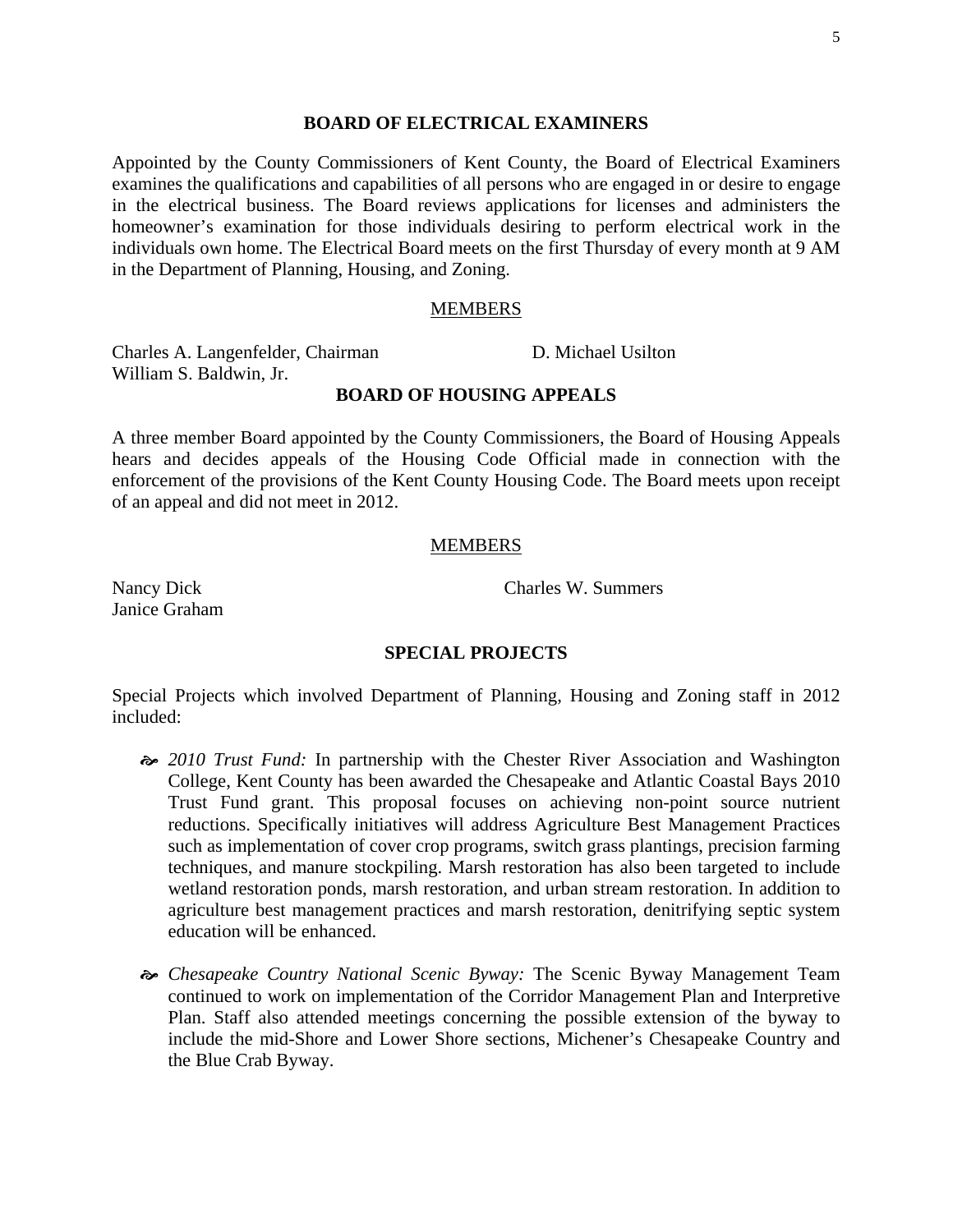- [ *Eastern Shore Heritage, Inc.:* This is a cooperative project between Caroline, Kent, Queen Anne's, and Talbot Counties. The Heritage Area was certified in July 2008. Planning staff has supported ESHI's Stories of the Chesapeake and its adoption into the Comprehensive Plan. Staff has also acted as liaison between ESHI and the municipalities in the adoption of the Stories of the Chesapeake Heritage Area.
- [ *Early Action Compact:* Staff reviews projects for conformance to the action strategies to reduce local emissions and improve air quality identified in the EAC. Kent and Queen Anne's Counties have been designated a nonattainment area by the Environmental Protection Agency. Both Counties continue to work with Maryland Department of the Environment and the Environmental Protection Agency to remove the two counties from the list of ozone nonattainment areas.
- [ *Hazard Mitigation Plan Update:* Adopted by the Kent County Commissioners on October 24, 2004 and officially approved by the Federal Emergency Management Agency on November 28, 2005, the County Hazard Mitigation Plan is nearing its mandatory 5-year review and update. The 5 incorporated towns located within Kent County opted to be included in the County's Plan; therefore, the County update will also ensure the 5 towns' continued compliance with the Disaster Act of 2000, as well*.* To that end, the Planning Department submitted a Maryland Emergency Management Agency Mitigation Planning Grant Application to assist in funding the County update.
- [ *Kent County Total Maximum Daily Load Committee:* The County formed a Kent County TMDL Committee which has been meeting since November 2006 to draft the Local Tributary Strategy Basin Implementation Plan. The draft was completed in March 2008 and represents a snapshot in time. This innovative Kent County Plan has been used as state model in the development of the Maryland Watershed Improvement Plan.

The Maryland Phase I Watershed Implementation Plan (WIP) process began in 2009 with that plan's two-year milestones established at that time. The Phase II WIP began on a local level in Spring 2011 and the Kent County Phase II WIP was finalized in November 2012. Specific pollution allocation load numbers were provided to the counties and municipalities by Maryland Department of the Environment (MDE) in order for local jurisdictions to prepare its portion of the Phase II WIP. The County was unable to generate adequate strategies and best management practices in order to meet the large load reductions assigned to it; therefore, MDE suggested load reduction strategies in all source sectors. These additional strategies were not officially adopted by the County Commissioners.

[ *Maryland Statewide Addressing Initiative:* In partnership with ESRI, MSGIC (Maryland State Geographic Information Committee), and the Maryland Highway Safety Office, the Towson University Center for GIS (CGIS) worked with Maryland's counties and Baltimore City to complete the Maryland Statewide Addressing Initiative—Maryland's first statewide coordinated dataset. Project partners worked with Maryland's jurisdictions to obtain and/or synchronize their addressing data. Either by geodatabase replication or via FTP, all jurisdictions are now sharing their data to the statewide dataset housed at CGIS. Staff uploads updated centerline files at regular intervals.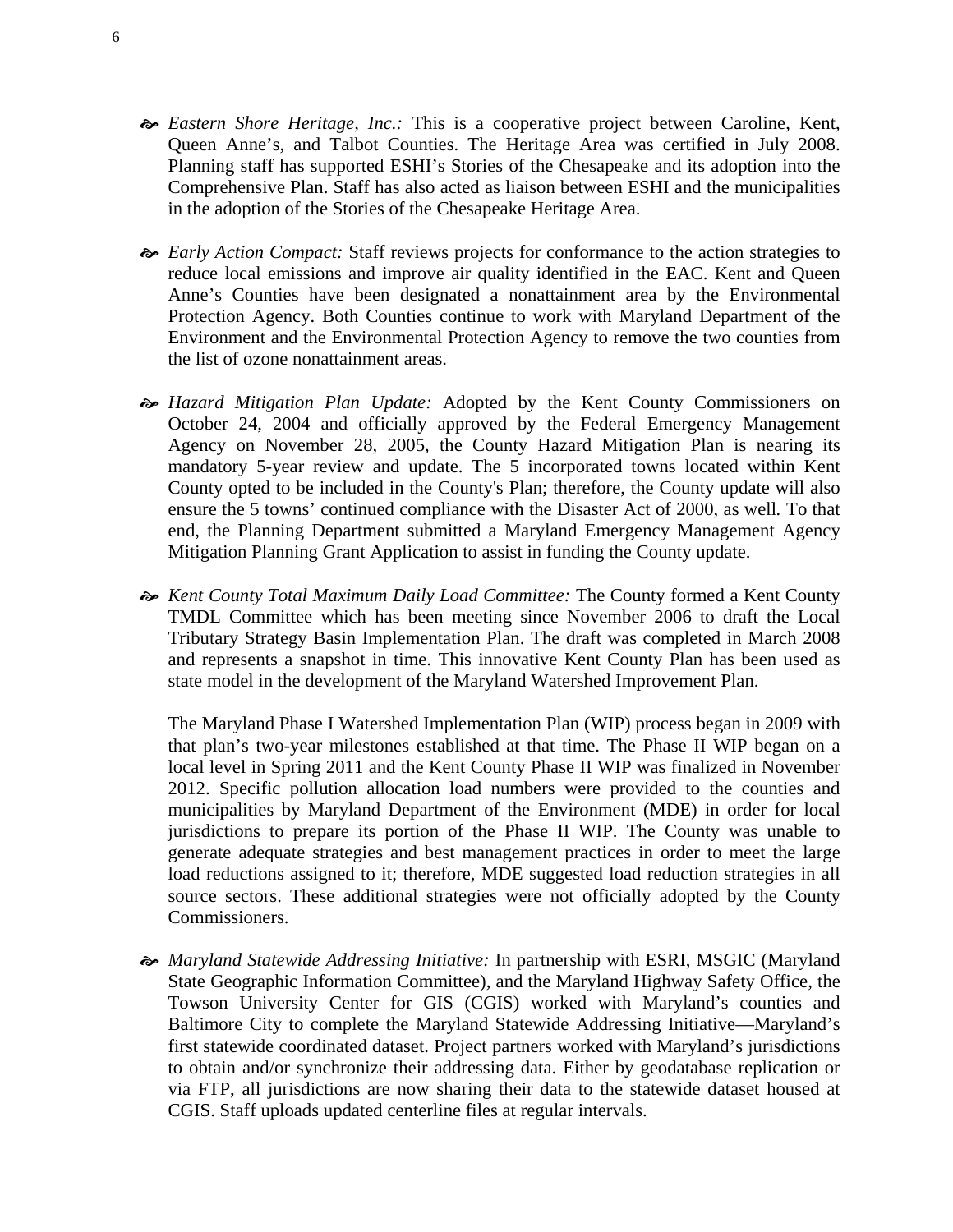- [ *Purchase of Development Rights Program*: This program helps fund the purchase of conservation easements to assist in agricultural land preservation. The PDR program is required to remain a certified preservation program, thus allowing the county to keep 75 percent of the Agricultural Transfer tax.
- [ *Rural Legacy Program*: The program is part of Smart Growth Initiatives and is aimed at preserving rural character through the purchase of development rights. The Agricultural Security Corridor (ASC) is sponsored by the Eastern Shore Land Conservancy and Cecil, Kent, Talbot, Caroline and Dorchester Counties. The ASC has received funding during each cycle of the Rural Legacy Program.
- [ *Sassafras River Association Sassafras Watershed Action Plan:* This project represents a collaborative effort between the SRA, state, local, and other stake holders to generate a watershed restoration action strategy. A core team of contributors was formed which compiled data for a stream protection corridor assessment and watershed characterization. Following community stakeholder meetings and core stakeholder group input, the watershed restoration goals and strategies were drafted and completed. The Environmental Protection Agency approved the SWAP and the core group continues to meet to discuss implementation and funding of the goals and strategies. Staff continues to meet quarterly with the Core Group to track and evaluate the implementation of the SWAP strategies.

To that end, the Kent County Commissioners supported the application of the Sassafras River Association to Chesapeake & Atlantic Coastal Bays Trust Fund SFY12 to begin the implementation of the initiatives identified in the SWAP.

# **MEETINGS AND ORGANIZATIONS**

During 2012, in addition to meetings associated with special projects, the Department of Planning, Housing and Zoning Staff attended, participated on, or acted as liaison to the following meetings or organizations:

- □ 2010 Trust Fund Kent County Grant meetings
- $\Box$  Bay Area Association of Realtors Training Class
- Coastal and Watershed Resources Advisory Committee
- Coastal Communities Exchange workshop
- $\Box$  Critical Area Commission Chesapeake and Atlantic Coastal Bays
- $\Box$  Critical Area Commission Buffer Regulations Training
- □ Chesapeake Country National Scenic Byway
- □ Chester River Association—Annual Snapshot
- Department of Social Services, Samaritan Group Grant meetings
- Eastern Shore Land Conservancy Annual Conference and quarterly planner's meetings
- Eastern Shore Heritage, Inc. (Stories of the Chesapeake Heritage Area)
- □ FEMA Meetings on new mapping and insurance reform
- Governor's Commission on Agriculture
- $\Box$  Kent County Council of Government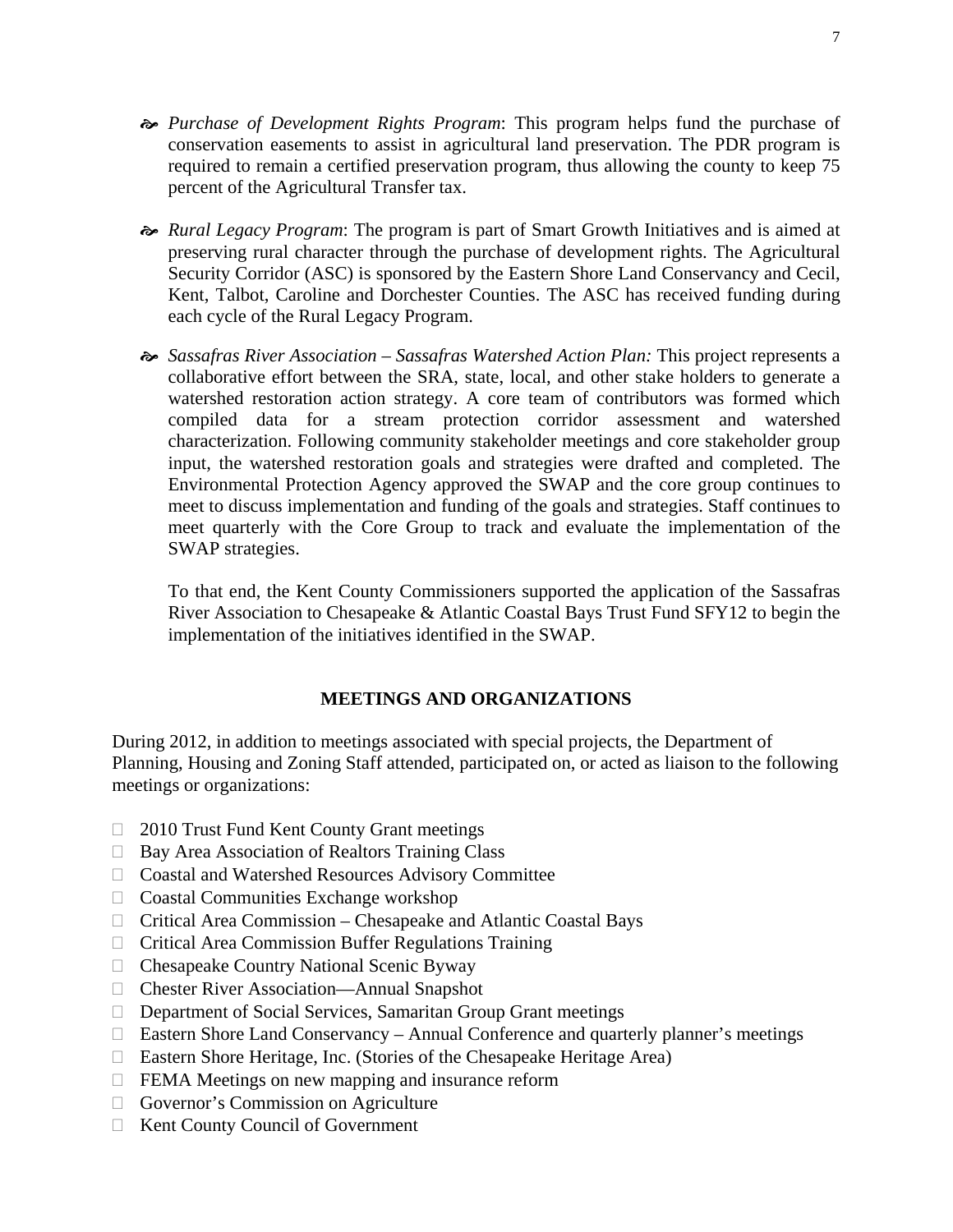- □ Kent County Economic Development Advisory Board
- □ Kent County Total Maximum Daily Load
	- □ Local Phase II WIP meetings
	- $\Box$  Chesapeake Bay Foundation WIP meeting
	- □ Harry R. Hughes Center for Agro-Ecology WIP Seminars
	- MDE WIP and MAST workshops
- □ LEAD Maryland Symposium
- Local Management Board
- □ Local Emergency Planning Committee
- Maryland Agricultural Land Preservation Foundation
- Maryland Association of Counties:
	- □ Planning Official's Meetings
	- $\Box$  Critical Area Planners Meetings and workshops
	- $\Box$  Phase II WIP meetings
- Maryland Department of the Environment: Understanding the Bay TMDL
- Maryland Department of Planning SB236 meeting
- Maryland Department of Planning—Planning Directors Roundtable
- MEMA Hazard Mitigation Plan Update HIRA Committee
- $\Box$  Maryland Municipal League Joint County/Municipal Planners Meeting
- Maryland Small-Scale and Community Wind Energy Forum
- $\Box$  Rebuilding Together
- □ Rural Legacy Advisory Board
- □ Sassafras River Association—SWAP Core Team
- $\square$  Sassafras River Association annual meeting
- □ SOS/CDBG grant meetings
- □ State Highway Administration Pre Tour Meeting
- State Highway Administration Kent County Urban Boundary Adjustment
- $\Box$  Sustainable Communities training
- □ Upper Shore Regional Council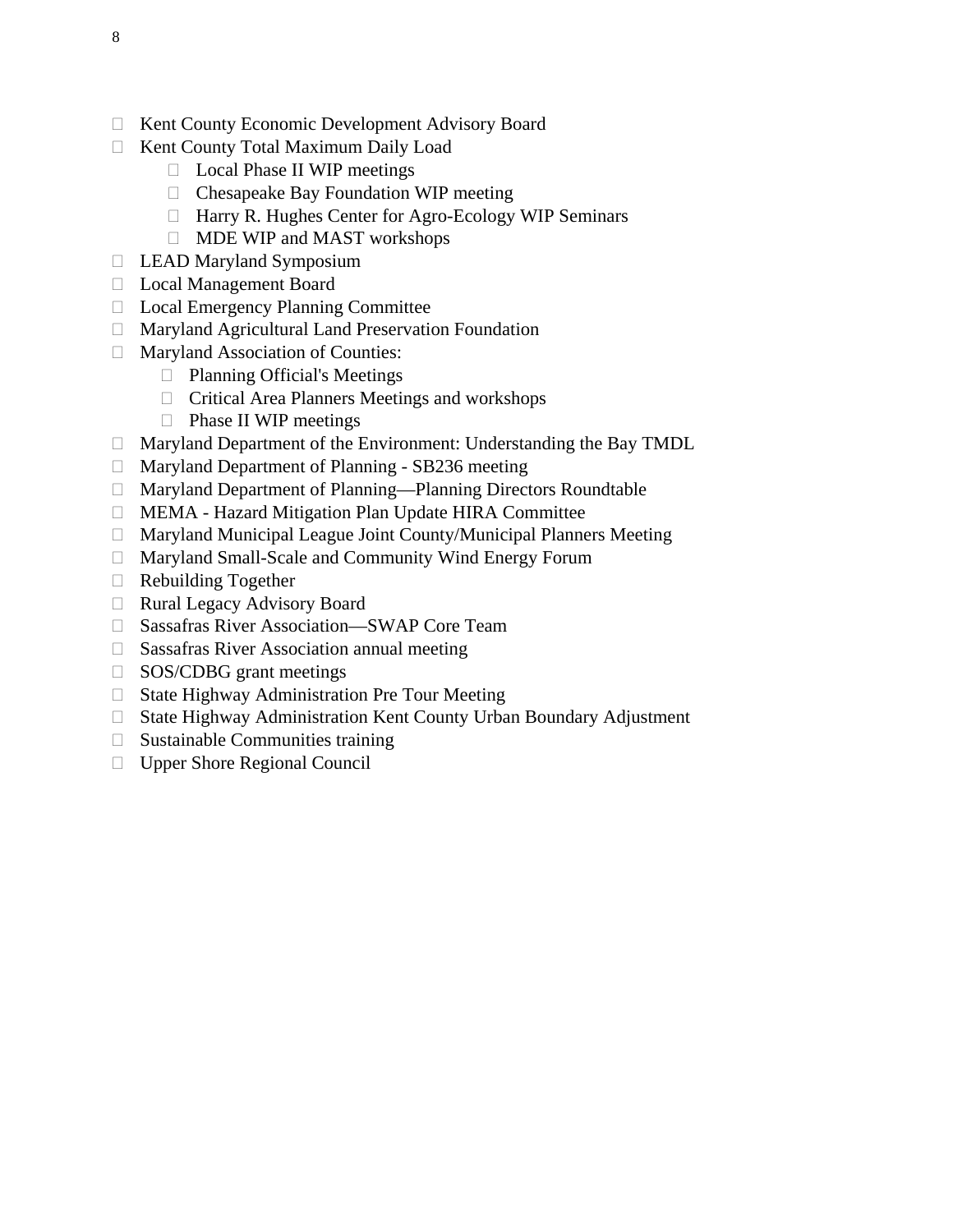#### **PLANNING & DEVELOPMENT**

All major and minor subdivision applications are reviewed by the Technical Advisory Committee at least twice. The Technical Advisory Committee also reviews all adjustments of lot lines and any other site plan. All major subdivision applications and site plans are reviewed by the Planning Commission. The Planning Commission makes a final decision on all major subdivision and site plan applications. As a part of their review, the Planning Commission routinely consults with incorporated towns that may be affected by a project. As part of their findings, the Planning Commission is required to determine that the project is consistent with the Kent County Comprehensive Plan and other applicable plans or ordinances, including the Comprehensive Plans of the incorporated towns.

Within the unincorporated areas of the County, 5 new lots were approved in 2012. All of the lots were located within the Agricultural Zoning District. Figure 1 shows the development trends of lots approved by zoning type. Figure 1 also shows how variable the amount of development activity can be within the unincorporated areas of the County.





Lot size is another variable to consider. Lots created in the Agricultural and Resource Conservation Districts tend to be larger because they are served by private wells and individual septic systems. The median lot size in the Agricultural and Resource Conservation Districts was greater in 2012 than in 2011. Figure 2 shows the development trends for median lot size by zoning type.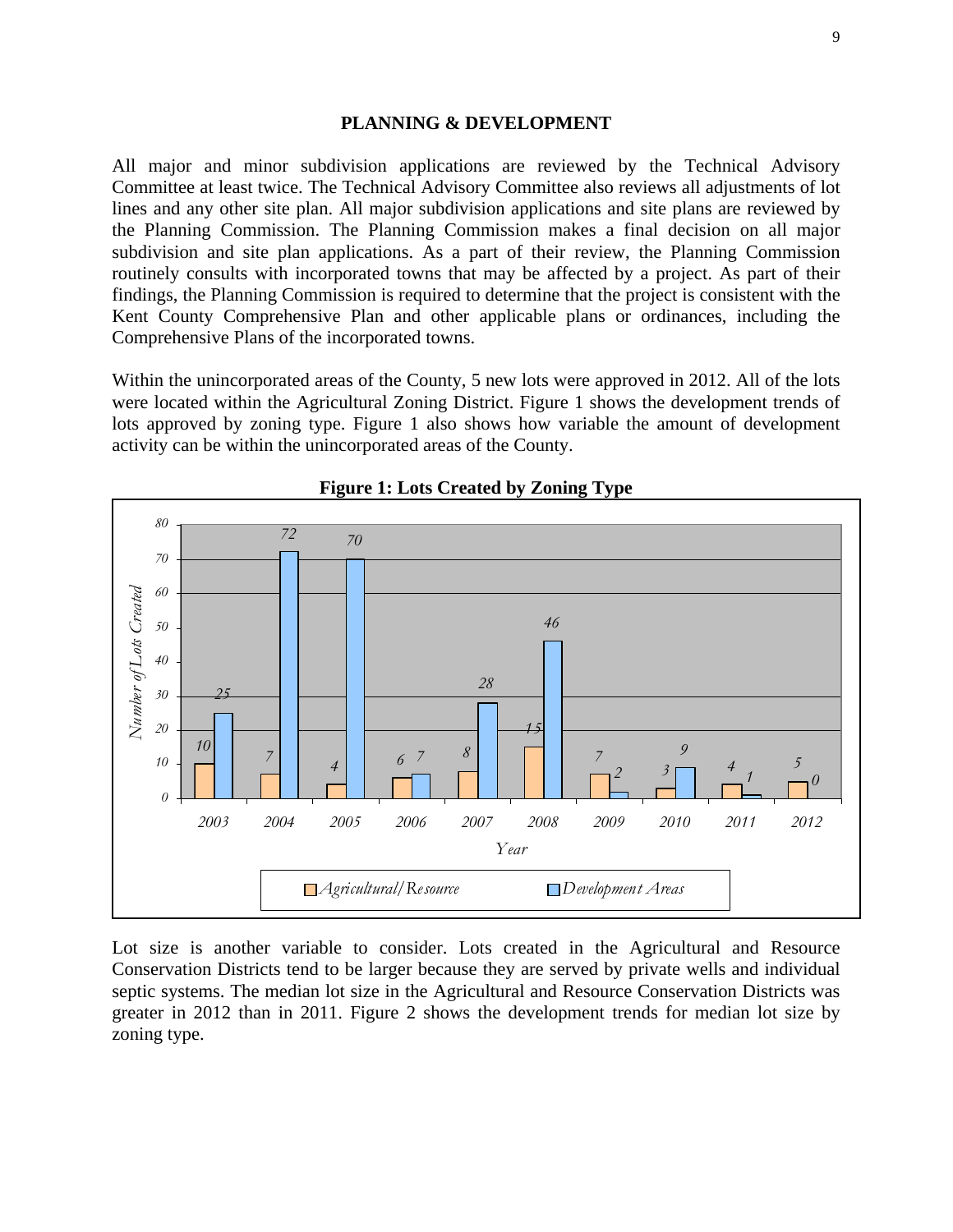

Protecting farmland and natural resources from development and growth and encouraging growth in and around existing towns in the form of sustainable growth are fundamental goals of the Comprehensive Plan and Land Use Ordinance. Landowner interest in preserving farmland remains high. Since 1972, over 30,000 acres of farmland have been permanently protected.

#### **Table 1: New Lots Created**

|                   | Lots Created | Median Lot Size |
|-------------------|--------------|-----------------|
| Minor Subdivision |              | 6.5 acres       |

| Table 2. I've Lots Created by Zonnig District |                |  |
|-----------------------------------------------|----------------|--|
| <b>Zoning District</b>                        | Number of Lots |  |
| Agricultural                                  |                |  |
| Total                                         |                |  |

#### **Table 2: New Lots Created by Zoning District**

#### **Major Subdivisions**

Major subdivisions contain 6 or more lots, sites, parcels, tracts, or other divisions of land. All lots or other divisions of land recorded after December 23, 1969, from an original lot or parcel of land as described in the Land Records of Kent County are counted in determining the number of lots in a subdivision. The Technical Advisory Committee reviews and the Planning Commission approves major subdivisions in three phases: Concept, Preliminary, and Final Plan Review.

Four major subdivision applications were submitted but none were approved. Two of the applications were in response to SB236, the Sustainable Growth and Agricultural Preservation Act of 2012, which prohibits major subdivisions in Priority Preservation Areas unless an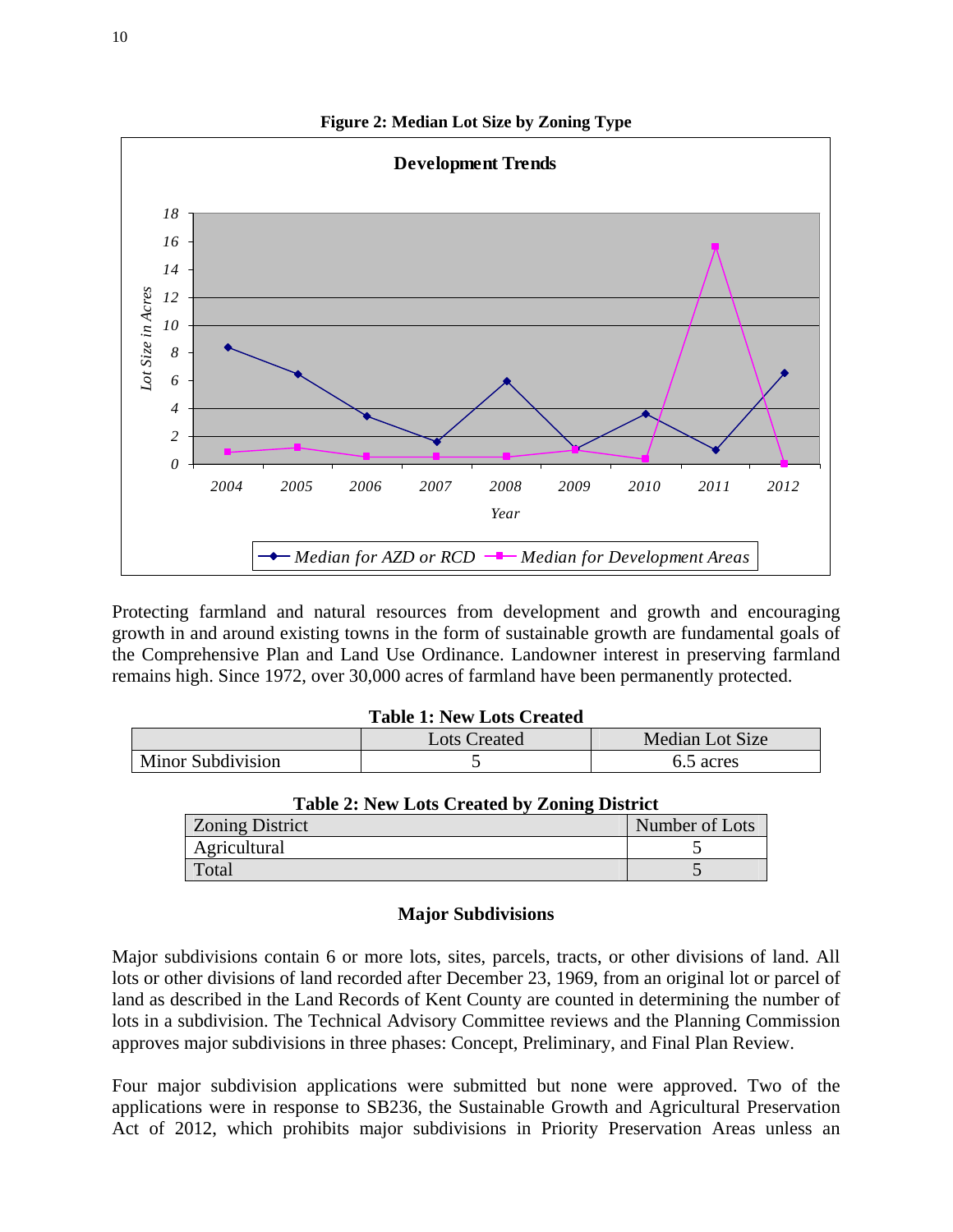exemption is granted. However, the Act contained provisions for grandfathering applications for major subdivisions where the application to perc test the property was received by the Health Department prior to July 1, 2012. One landowner chose to submit subdivision applications at the same time as submitting an application to the Health Department. At least one other landowner provided the Planning Department with a copy of the plat submitted to perc the farm.

#### **Minor Subdivisions**

Six minor subdivision applications were submitted to the Planning Department during 2012. Of those applications, 4 were approved consisting of 5 new lots. The median lot size for all lots approved in 2012 was 6.5 acres.

#### Minor Subdivisions Completed in 2012

*Allan D. Galt*: Mr. Galt subdivided a 2.0 acre lot with a pre-existing dwelling from his 136 acre farm on Broad Neck Road in the Seventh Election District. The proposed lot is zoned Agricultural Zoning District and was sold.

*R. Scott Mason*: Mr. Mason subdivided a 2.878 acre lot from his 2.72.915 acre farm on Ireland Corner Road in the First Election District. The proposed lot is zoned Agricultural Zoning District and was given to a daughter.

*Stoltzfus Farm, LLC*: Mr. Stoltzfus subdivided a 6.5 acre lot from his 242.37 acre farm on Locust Grove Road in the First Election District. The proposed lot is zoned Agricultural Zoning District. The proposed lot was given to a son.

*Richardson Clover Leaf, LLC*: Mr. Richardson subdivided a 23.38 acre lot with existing dwelling and farm buildings from his 233.79 acre farm on Kennedyville Road in the Second Election District. He then divided the remainder into 2 equal tracts of 105.205 acres. The farm is zoned Agricultural Zoning District and the subdivision was done for estate planning purposes.

#### **Adjustment of Lot Lines**

Adjustment of Lot Lines applications are reviewed by Planning and Zoning Staff and the Technical Advisory Committee. Planning Staff and TAC reviewed 20, and approved 18, adjustments of lot lines in 2012.

| Table of Dot Ellie Augustinent by Eviling District           |        |  |
|--------------------------------------------------------------|--------|--|
| <b>Zoning District</b>                                       | Number |  |
| <b>Agricultural Zoning District</b>                          | 3      |  |
| Critical Area Residential                                    | 5      |  |
| Critical Area Residential/Marine                             |        |  |
| <b>Community Residential</b>                                 | 4      |  |
| Intense Village                                              |        |  |
| <b>Resource Conservation Dist.</b>                           | 2      |  |
| Resource Conservation Dist/Agricultural Zoning Dist.         |        |  |
| <b>Resource Conservation Dist./Critical Area Residential</b> |        |  |
| Village                                                      | 2      |  |
| <b>TOTAL</b>                                                 | 20     |  |

| <b>Table 3: Lot Line Adjustment by Zoning District</b> |  |
|--------------------------------------------------------|--|
|--------------------------------------------------------|--|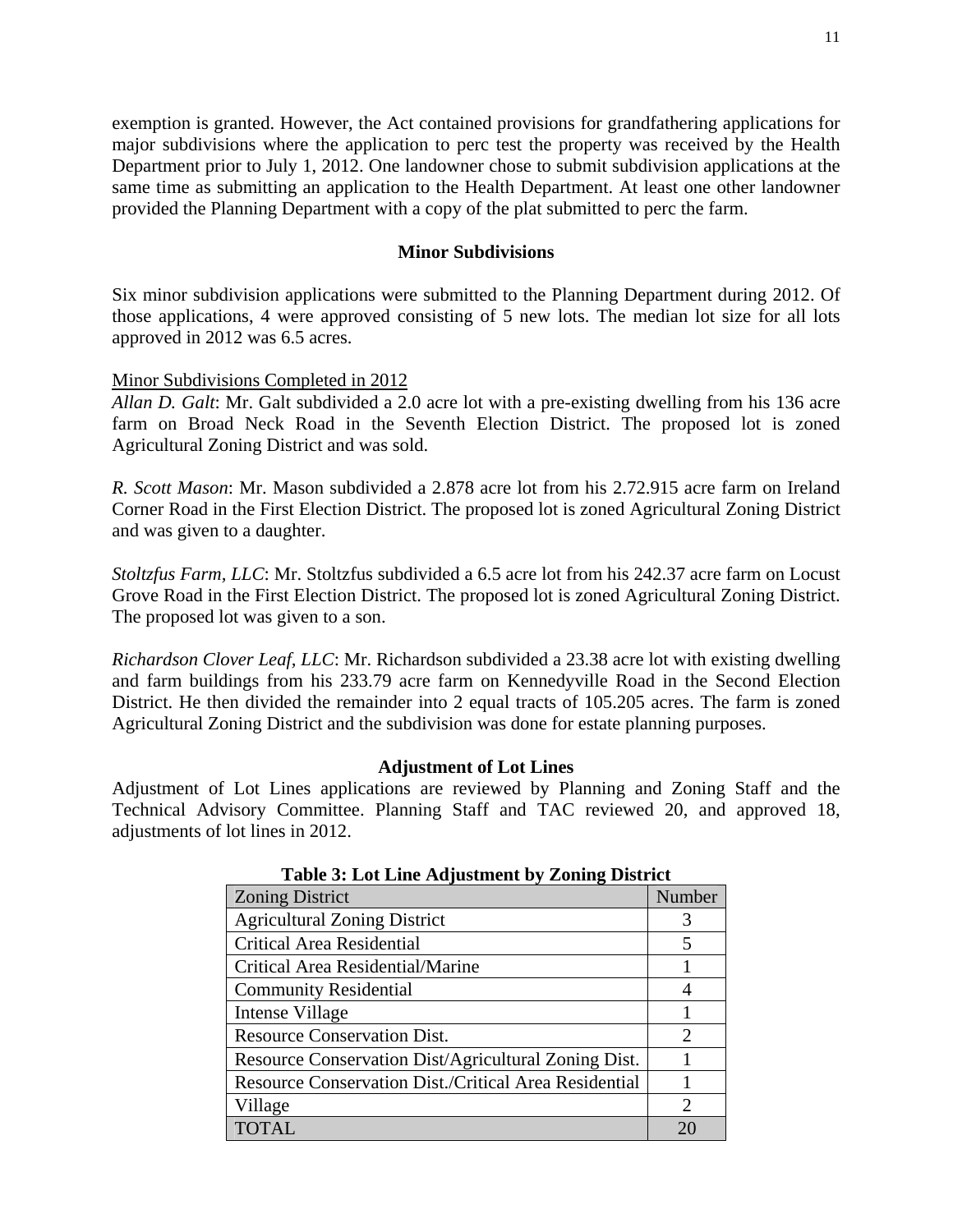#### **Site Plan Reviews**

Major site plan reviews are required for commercial development, industrial development, multifamily dwellings, special exceptions, quasi-public, and public facilities. The Technical Advisory Committee reviews and the Planning Commission approves these projects. Site plan review occurs in three stages: Concept, Preliminary, and Final Plans. Minor site plans are reviewed by the Technical Advisory Committee and may be approved by the Planning Director.

Staff reviewed 8 site plans in 2012, 2 of which were major site plan reviews. Seven received final approval and one was withdrawn.

# Site Plans Completed in 2012

*County Commissioners*: Proposal to install a solar panel field behind the old Fairlee Lagoon located on Fish Hatchery Road in the Sixth Election District. The parcel is zoned Village. This was a major site plan review.

*SEMPNO 4, LLC and SEMPNO 10, LLC*: Proposal to construct a utility scale solar photovoltaic system on Lots 3 and 4 of the Kent County Business Park at Worton. The parcels are located on Commerce Drive and Route 297 in the Second Election District and are zoned Industrial. This was a major site plan review.

*Worton Creek Marina*: Proposal to construct a 4,975 square foot storage building on the marina property located on Buck Neck Road in the Third Election District. The property is zoned Marine. This was a minor site plan review.

*Wayne Lockwood*: Proposal to operate an ice cream stand at his farm located on Worton Road in the Third Election District. The parcel is zoned Agricultural Zoning District. This was a minor site plan review.

*JoCe Enterprises, LLC*: Proposal to construct a 60x40 accessory commercial building. The property is located on Mary Morris Road in the Third Election District. It is zoned Industrial. This was a minor site plan review.

*Richard Miller*: Proposal to construct an accessory commercial building at his business located on Tolchester Beach Road in the Sixth Election District. The parcel is zoned Crossroads Commerical. This was a minor site plan review.

*Andrew Rengarts*: Proposal to operate an insurance business from the existing structure on the property. The parcel is located on Washington Avenue in the Fourth Election District and is zoned Intense Village. This was a minor site plan review.

*Kent County Board of Education*: Proposal to construct an accessory building for sports equipment storage near the athletic fields at Kent County High School located on Lambs Meadow Road in the Third Election District. The parcel is zoned Village. This was a minor site plan review and was withdrawn.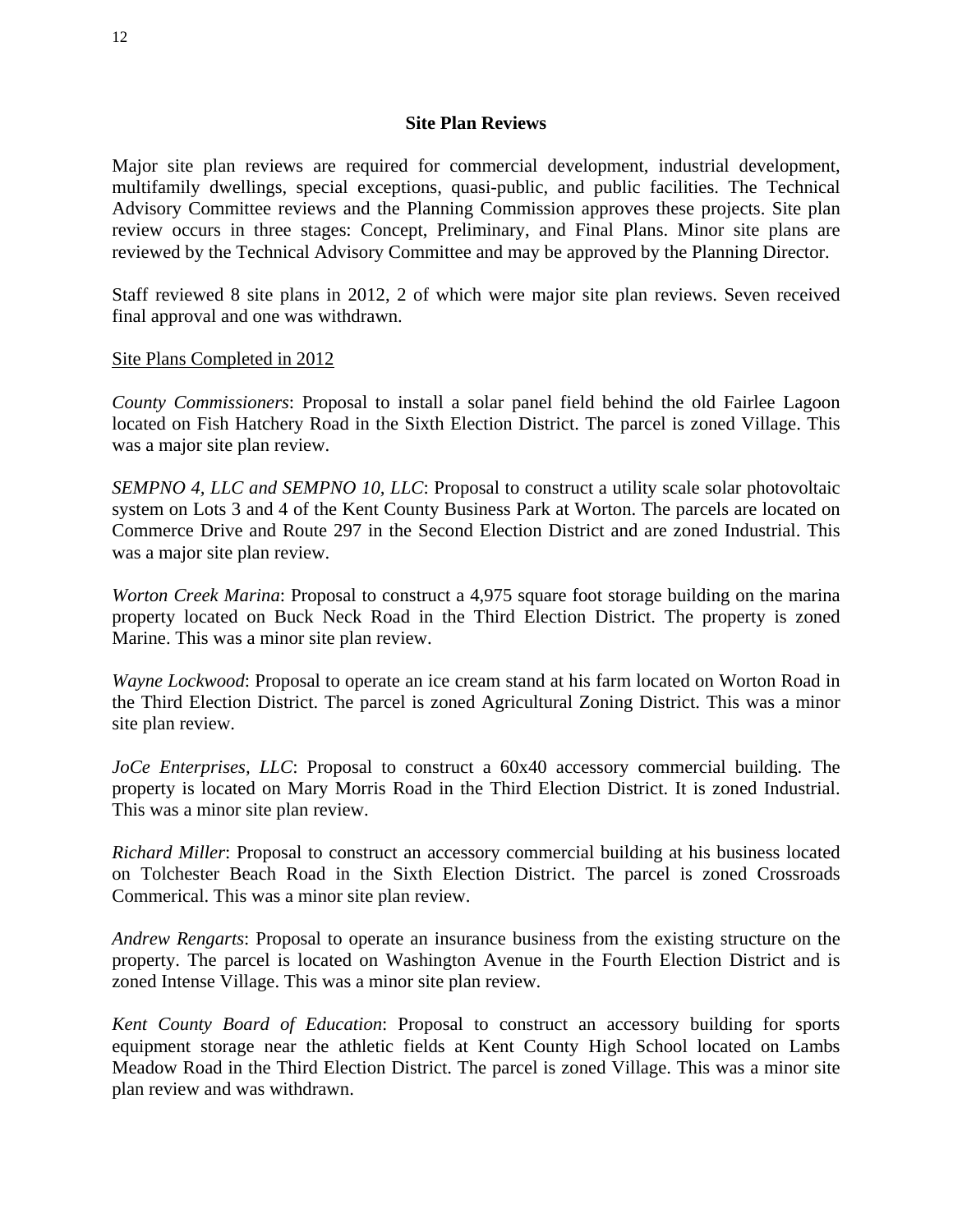## **Zoning Text Amendments**

*Industrial Uses in the Commercial and Commercial Critical Area Districts along US Route 301*: The Land Use Ordinance was amended to add permitted uses from the Employment Center District including manufacturing and processing, distribution centers and warehousing for properties zoned Commercial and Commercial Critical Area along US Route 301. The purpose of the text amendment was to provide additional flexibility for the use of properties along US Route 301.

*Administrative Buffer Variances:* The Land Use Ordinance was amended to allow administrative variances from buffer requirements on parcels that existing on or before December 1, 1985 in order to repair, replace or install septic systems. Given the increasing number of requests for buffer variances for replacement septic systems, the Planning Commission felt there was a need to streamline the process.

*Major Subdivision Review Standards*: The Land Use Ordinance was amended to implement specific provisions of the Sustainable Growth and Agricultural Preservation Act of 2012. The requirement to hold a public hearing for major subdivisions in Tier III designated areas was added to the procedures. The requirement to provide an analysis of the cost of providing local government services was added to the narrative requirements. Finally, the definition of a minor subdivision was increased from 5 lots to 7 lots. All associated regulations/definitions for private roads were also amended to reflect the increase.

*Definition of "Marina"*: The Planning Commission reviewed a text amendment to amend the definition of "marina" in response to proposed changes in the Boats and Boating regulations within in the Code of Public Local Laws of Kent County. At the end of the year, the text amendment was awaiting action by the County Commissioners.

# **Other Projects Reviewed**

*Adoption of the International Building, Residential, and Energy Conservation Codes including exemption for Residential Sprinkler and Farm Buildings in the Code of Public Laws of Kent County, Maryland, Chapter 73 (Building Construction):*The Planning Commission recommended that Chapter 73 of the Code be updated to reflect the 2012 Code requirements. This update allows that a conditional exemption to the ICC International Building Code (2012 Edition) for installation of fire sprinkler systems in one- and two-family owner occupied dwellings shall remain fully in effect as originally enacted into law and the conditional exemption for residential fire sprinkler systems in one- and two-family owner occupied dwellings, provided for in the Code of Public Laws of Kent County, Maryland, Chapter 73 (Building Construction), subsection 73-9.1, shall remain the law of Kent County, Maryland until such time as the said exemption is repealed. The County Commissioners adopted the resolution in September.

*Adoption of a Growth Tier Map per the Sustainable Growth and Agricultural Preservation Act of 2012*: The Planning Commission recommended adoption of a Growth Tier Map in compliance with the provisions of the Act. The Act required jurisdictions to develop and adopt maps designating areas for development based on the availability of public services. Areas served by private septic systems that are dominated by agriculture and forest are limited to minor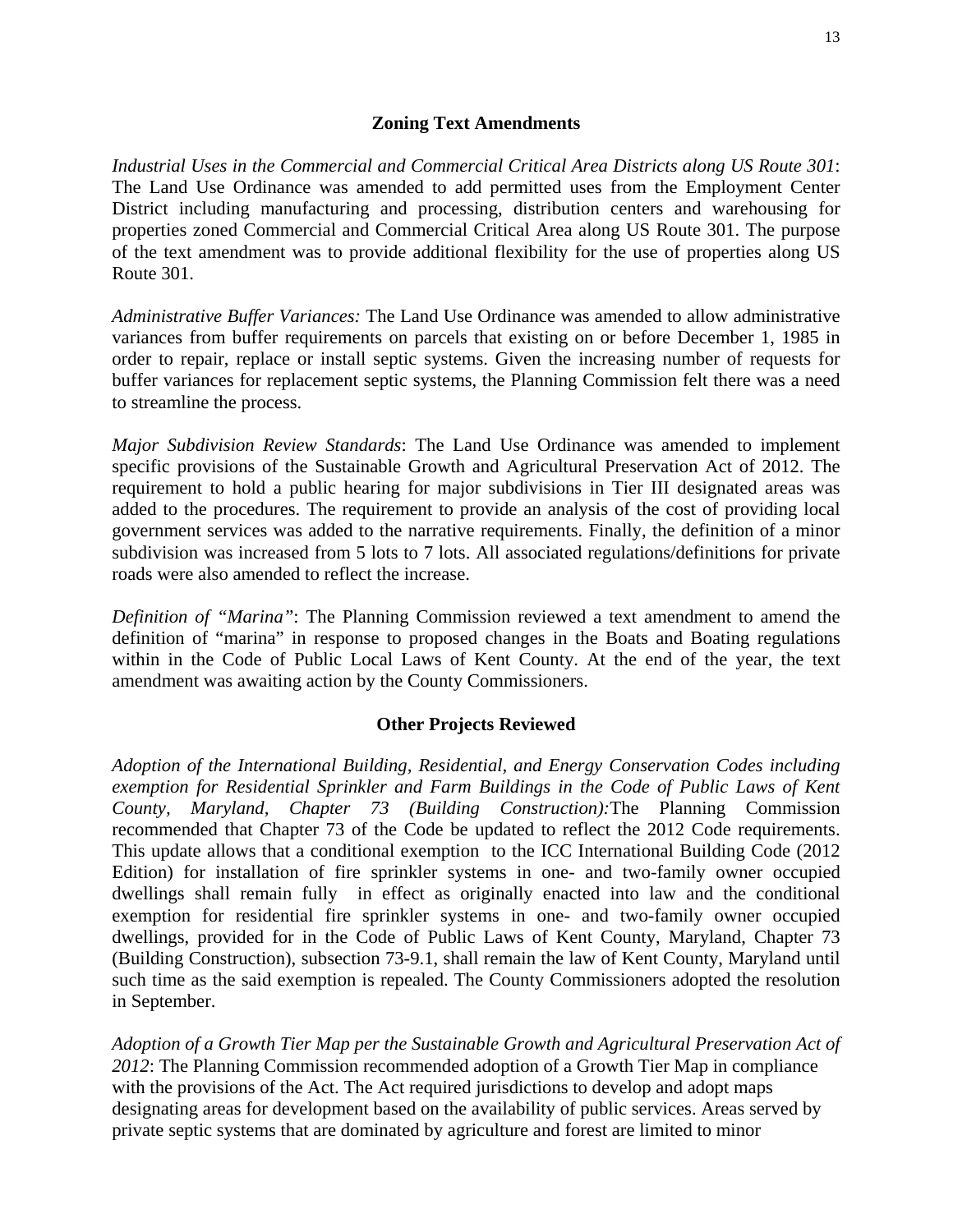subdivisions unless an exemption is granted by the Sustainable Growth Commission. The map was to be adopted by December 31, 2012.

*Update of the Comprehensive Water and Sewerage Plan*: The Planning Commission reviewed the update of the Comprehensive Water and Sewerage Plan. The Plan includes the extension of sewer service to the village Georgetown on the Sassafras River, as well as Lee Avenue, Mill Lane, and Maplewood Lane, as part of the upgrade to the Galena Wastewater Treatment Plant. In addition to making a recommendation on the overall plan, the Planning Commission was asked to make a recommendation on consistency with the Comprehensive Plan for the extension of service. After much debate, the Planning Commission determined that, while the overall update to the Plan was consistent with the Comprehensive Plan, the Galena sewer line extension was not consistent because there was no clear public health emergency and the proposed line crossed the countryside.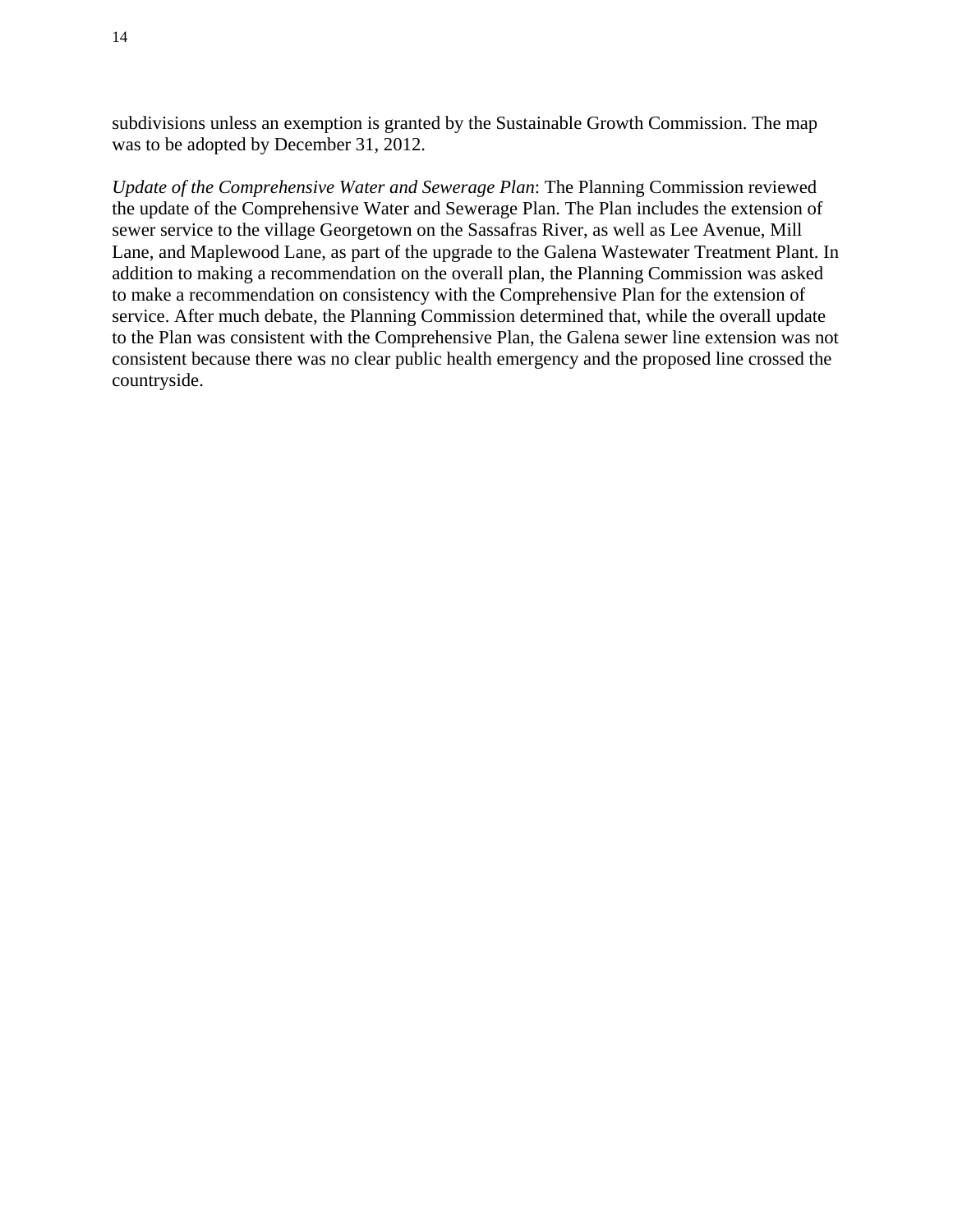#### **BUILDING PERMITS**

Building permits are reviewed by Planning, Housing and Zoning Staff for consistency and compliance with the Comprehensive Plan, Land Use Ordinance, and Forest Conservation, Sediment Control, Floodplain, and Stormwater Management regulations. Staff reviewed 404 permits for the unincorporated areas of the County plus 2 sediment control permits for Betterton and 1 sediment control permit for Galena. The County issued 390 building permits, including 20 new single family dwelling permits in 2012. The number of permits issued and the number of new single family dwellings is down from 2011. The most permits reviewed in a single year was 2003; while the fewest permits was in 2009. There was a modest increase in both 2010 and 2011, followed by the slight decrease in 2012.

The highest percentage of new single family dwellings was constructed in the First Election Districts with 30%. No new homes were built in the unincorporated areas of the Fourth Election District. Almost one-third of all new homes were built in the Still Pond/Fairlee watershed. Although eight new dwellings were located in the Priority Preservation Area, only one was located on a newly subdivided lot. Of the other seven dwellings, one was located on a parcel that were considered "developed" when the PPA was established, three were replacements for demolished houses, and three were accessory dwellings/tenant houses. Additionally, 60 percent of the homes built in 2012 had a construction value of under \$200,000. These numbers do not reflect sale value but construction value as reported on building permit applications.



**Figure 3: New Single Family Dwellings by Zone Type**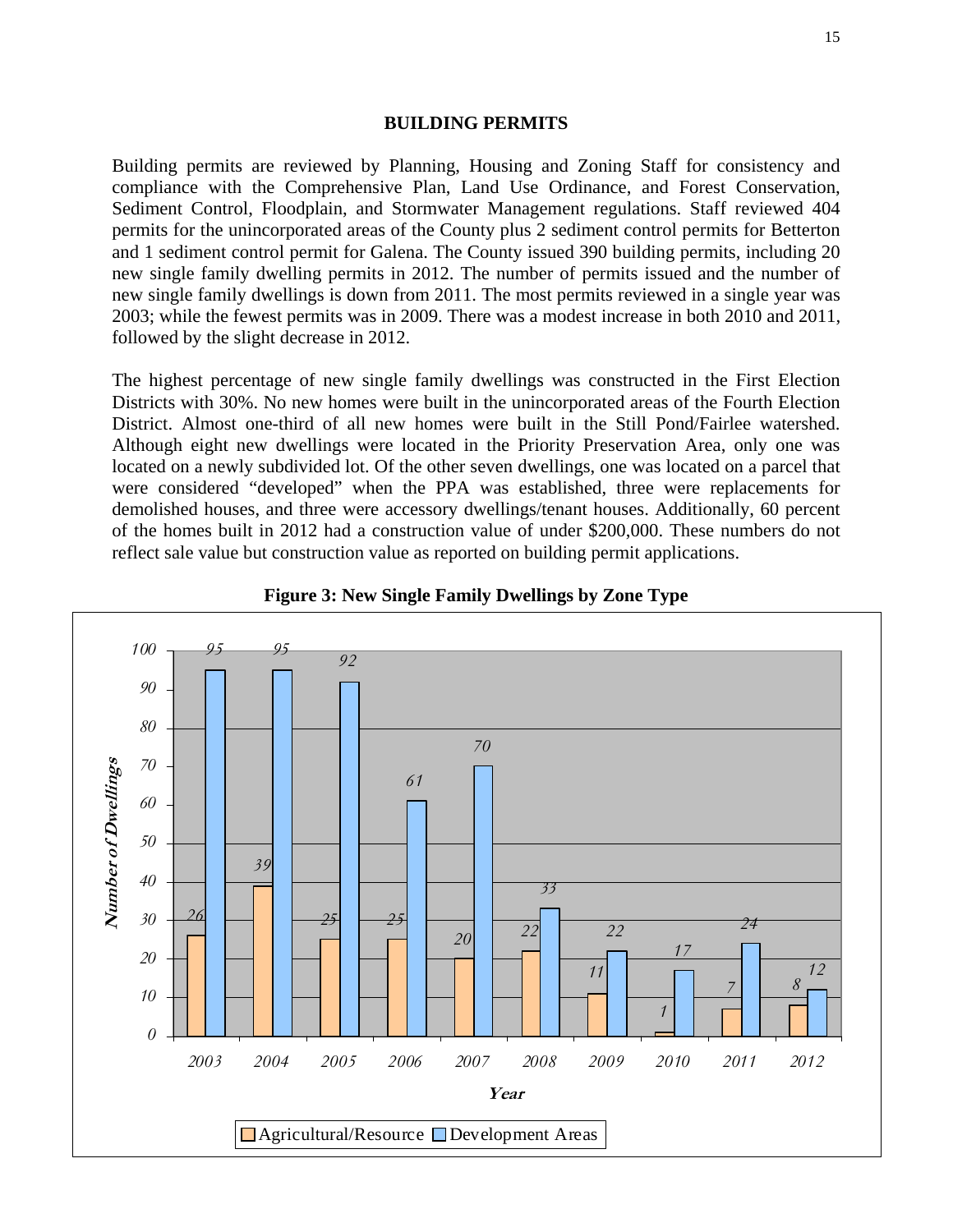| <b>Application Type</b>                  | Number         | Percentage |
|------------------------------------------|----------------|------------|
| <b>Accessory Building</b>                | 62             | 15.2       |
| <b>Agricultural Building</b>             | 24             | 5.9        |
| <b>Commercial Addition/Alteration</b>    | 10             | 2.5        |
| Deck/porch                               | 27             | 6.6        |
| Demolition                               | 53             | 13.0       |
| Garage                                   | 10             | 2.5        |
| Logging                                  | 13             | 3.2        |
| <b>New Commercial Building</b>           | $\overline{2}$ | 0.5        |
| New Single Family Dwelling               | 20             | 4.9        |
| Other                                    | 29             | 7.1        |
| Pier                                     | 19             | 4.7        |
| <b>Residential Addition/Alteration</b>   | 48             | 11.8       |
| <b>Sediment Control</b>                  | 40             | 9.8        |
| Sign                                     | 7              | 1.7        |
| Swimming Pool/Spa                        | 13             | 3.2        |
| Use                                      | 8              | 2.0        |
| <b>Bulkhead/Retaining Wall</b>           | 5              | 1.2        |
| Closed, pending, denied, or<br>withdrawn | 17             | 4.2        |
| Total                                    | 407            | 100.0      |

**Table 4: Building Permits by Type**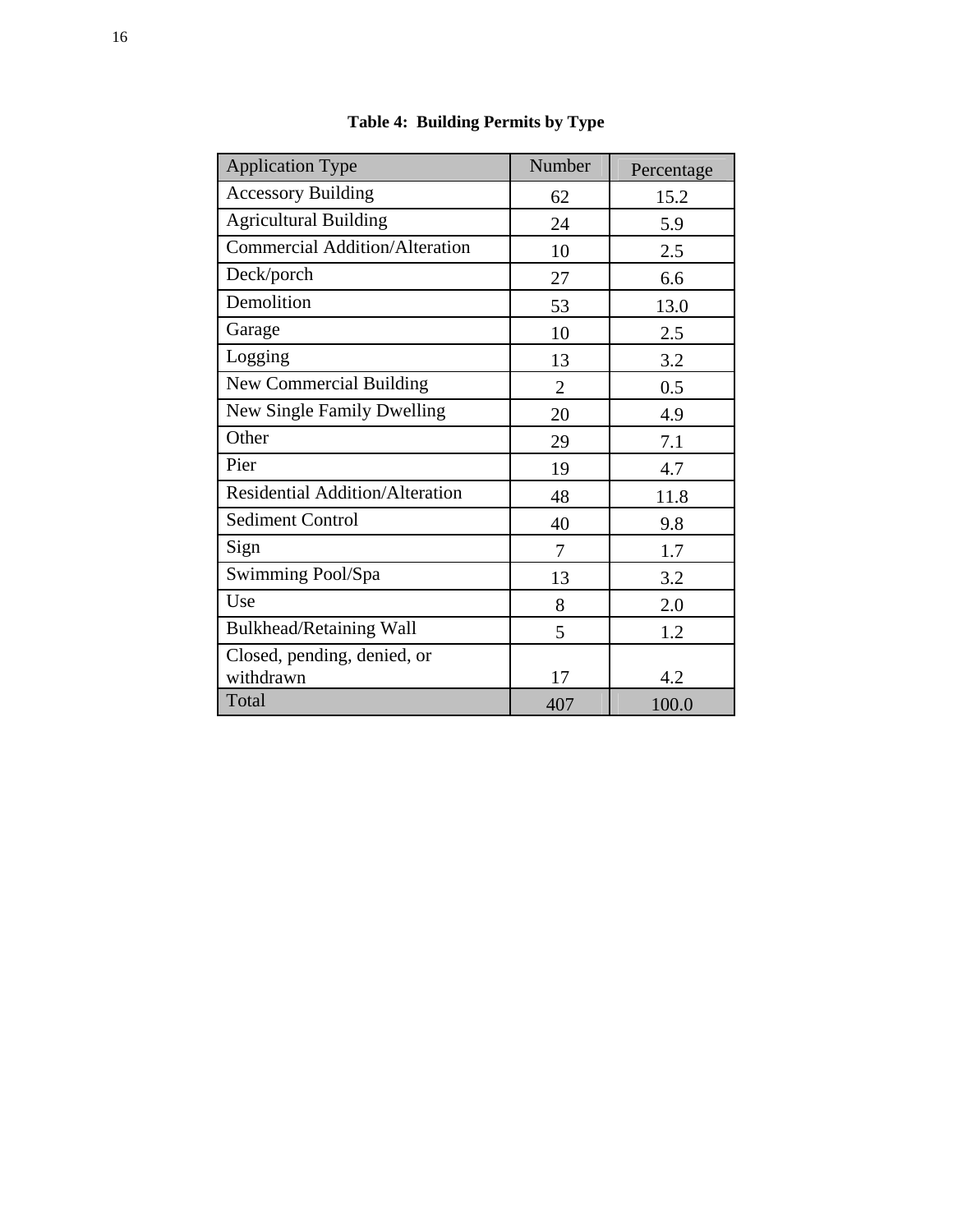

**Figure 4: Building Permits by Type**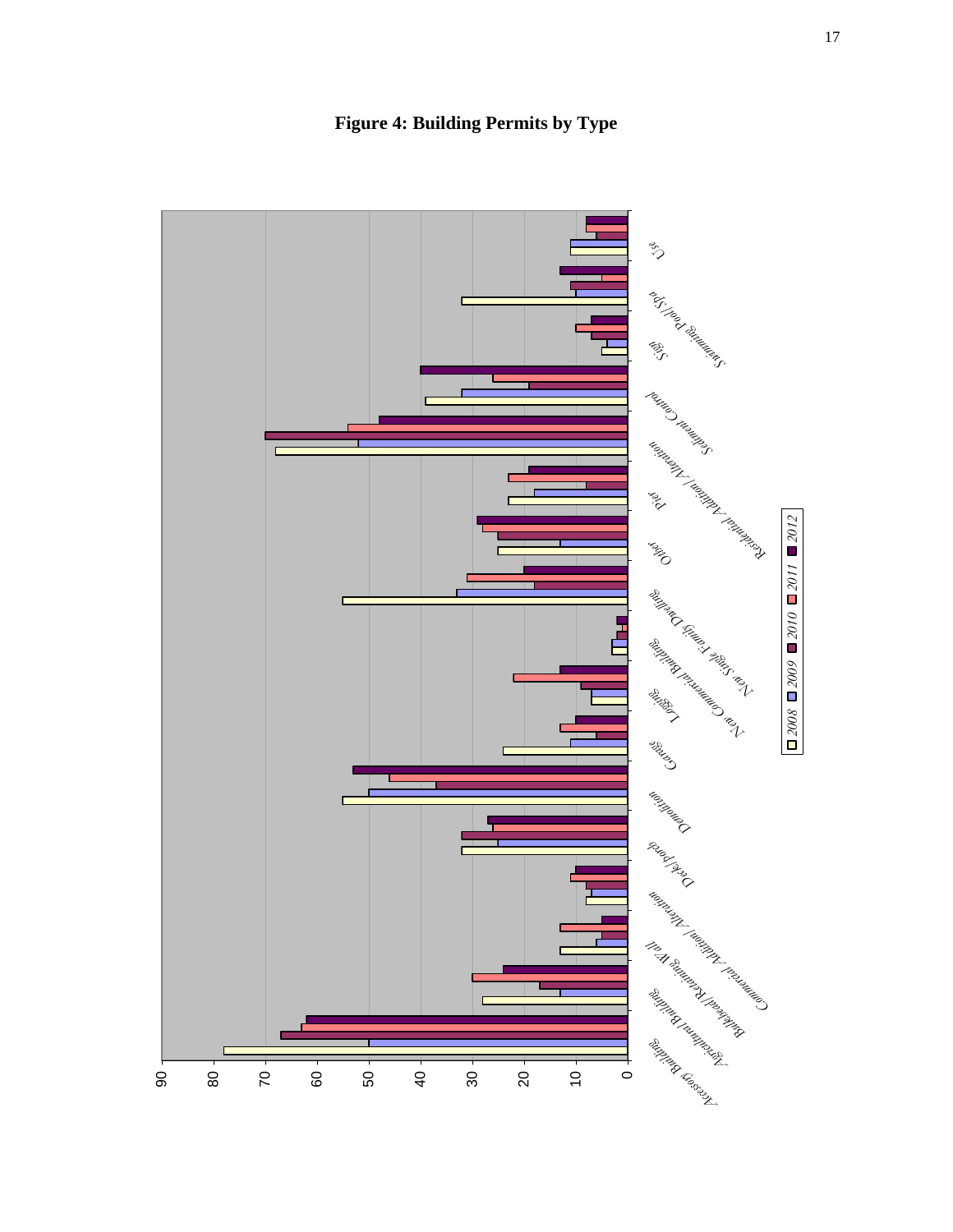| <b>Zoning District</b>                | Total | Percentage |
|---------------------------------------|-------|------------|
| <b>Agricultural Zoning District</b>   | 5     | 25.0       |
| <b>Resource Conservation District</b> | 3     | 15.0       |
| <b>Rural Character</b>                |       | 5.0        |
| <b>Rural Residential</b>              |       | 5.0        |
| <b>Community Residential</b>          |       | 5.0        |
| Critical Area Residential             | 5     | 25.0       |
| Village                               |       | 20.0       |
| Total                                 | 20    | 100.0      |

**Table 5: New Single Family Dwellings by Zoning District\*** 

*\*Note: See Appendix B for Map showing locations of New Single Family Dwellings and Subdivisions* 

|                          | - ⇔~ "         |         |
|--------------------------|----------------|---------|
| <b>Election District</b> | Number         | Percent |
| First                    | 6              | 30.0    |
| Second                   |                | 5.0     |
| Third                    |                | 20.0    |
| Fourth                   |                | 0.0     |
| Fifth                    | 5              | 25.0    |
| Sixth                    | $\overline{2}$ | 10.0    |
| Seventh                  | $\overline{2}$ | 10.0    |
| Total                    | 20             | 100.0   |

**Table 6: New Single Family Dwellings by Election District\*** 

*\*Note: See Appendix C for Election District Map.* 

| <b>Table 7: New Stugle Falliny Dwellings by Watershed</b> |        |         |
|-----------------------------------------------------------|--------|---------|
| Watershed                                                 | Number | Percent |
| Langford                                                  |        | 15.0    |
| Lower Chester                                             |        | 20.0    |
| Middle Chester                                            |        | 5.0     |
| <b>Sassafras</b>                                          |        | 15.0    |
| Still Pond/Fairlee                                        | 6      | 30.0    |
| <b>Upper Chester</b>                                      |        | 15.0    |
| Total                                                     |        | 100.0   |

**Table 7: New Single Family Dwellings by Watershed\***

*\*Note: See Appendix D for Watershed Map.*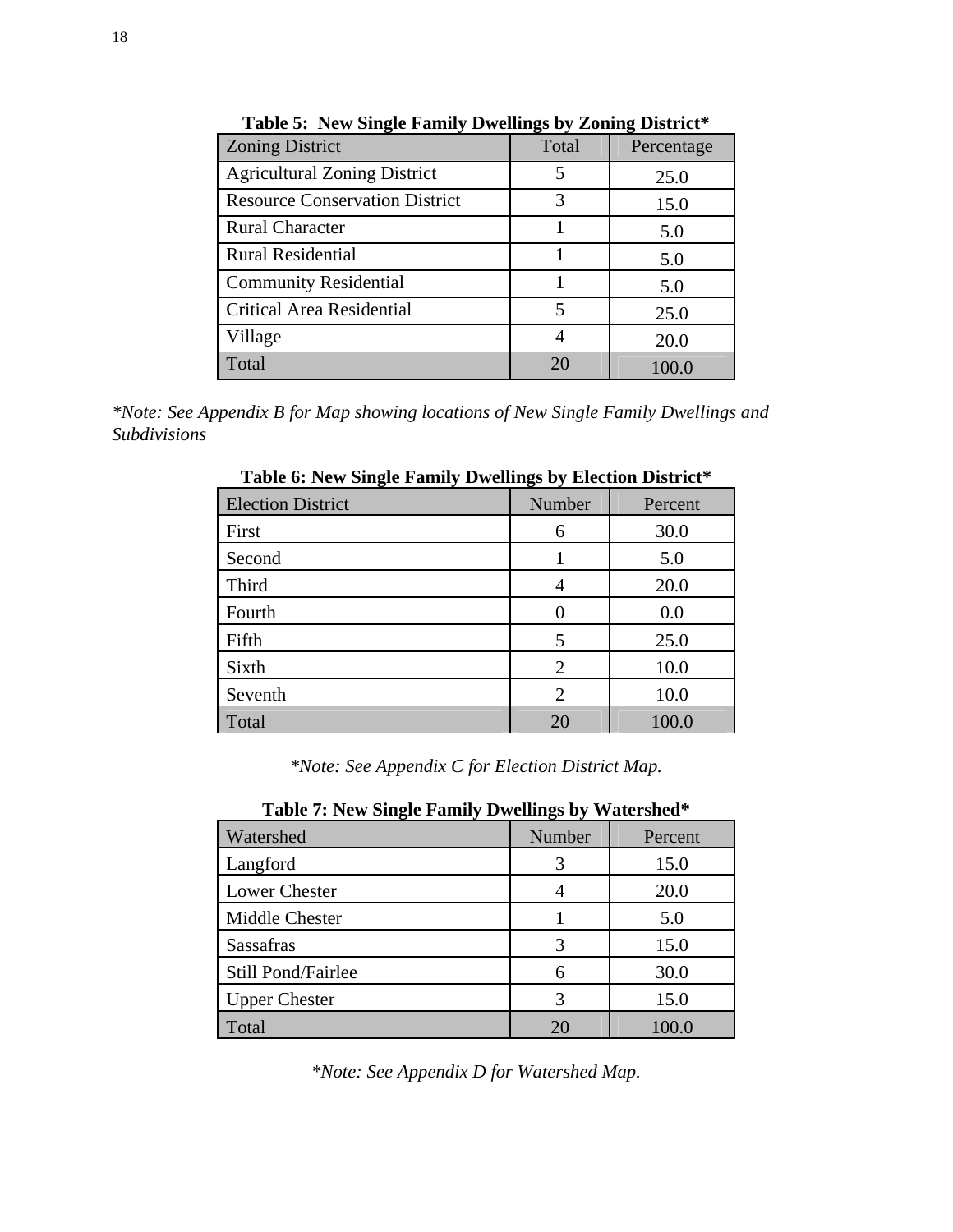| <b>Construction Value</b> | Number         | Percent |
|---------------------------|----------------|---------|
| \$0-\$49,999              | 0              | 0.0     |
| \$50,000-\$99,999         | 3              | 15.0    |
| \$100,000-\$149,999       | 6              | 30.0    |
| \$150,000-\$199,999       | 3              | 15.0    |
| \$200,000-\$249,999       | $\mathfrak{D}$ | 10.0    |
| \$250,000-\$299,999       | $\mathfrak{D}$ | 10.0    |
| \$300,000 - \$349,999     | 1              | 5.0     |
| \$350,000-\$399,999       |                | 5.0     |
| \$400,000-\$449,999       | 0              | 0.0     |
| \$450,000-499,999         | 1              | 5.0     |
| \$500,000+                | 1              | 5.0     |
| <b>TOTAL</b>              | 20             | 100.0   |

**Table 8: Value of New Single Family Dwellings\*** 

*\* As reported on building permit applications.* 

#### **SEDIMENT CONTROL/STORMWATER MANAGEMENT**

The Planning and Zoning Staff is directly involved in permitting and enforcing the Erosion and Sediment Control and Stormwater Management Ordinances. During 2012, the Staff was involved with 80\* sediment control and stormwater management permits for single family dwellings/commercial buildings, sediment control, logging, living shorelines/bulkhead/retaining walls and floodplain. Each permit requires a minimum of 2 site inspections.

Planning and Zoning Staff also reviewed three requests for stormwater management waivers. Waivers may be granted for development projects that received preliminary approval by May 4, 2011 for the purpose of grandfathering stormwater management plans approved prior to May 4, 2009. All construction authorized pursuant to the administrative waiver must be completed by May 4, 2017. The three development projects which received waivers are Newbold, LLC for Hunter's Run, SEMPNO 4, LLC and SEMPNO 10, LLC for lots in the Kent County Business Park at Worton, and GB Kennedyville, LLC for Village at Kennedyville.

#### **VARIANCES**

The Planning Commission forwards recommendations to the Zoning Board of Appeals concerning all variance applications except variances of the Floodplain Ordinance. During 2012, 11 applications for variances were submitted and all were granted. Seven of the buffer variances were for replacement septic systems. As noted above, the Planning Commission initiated a text amendment to allow administrative review for this type of variance.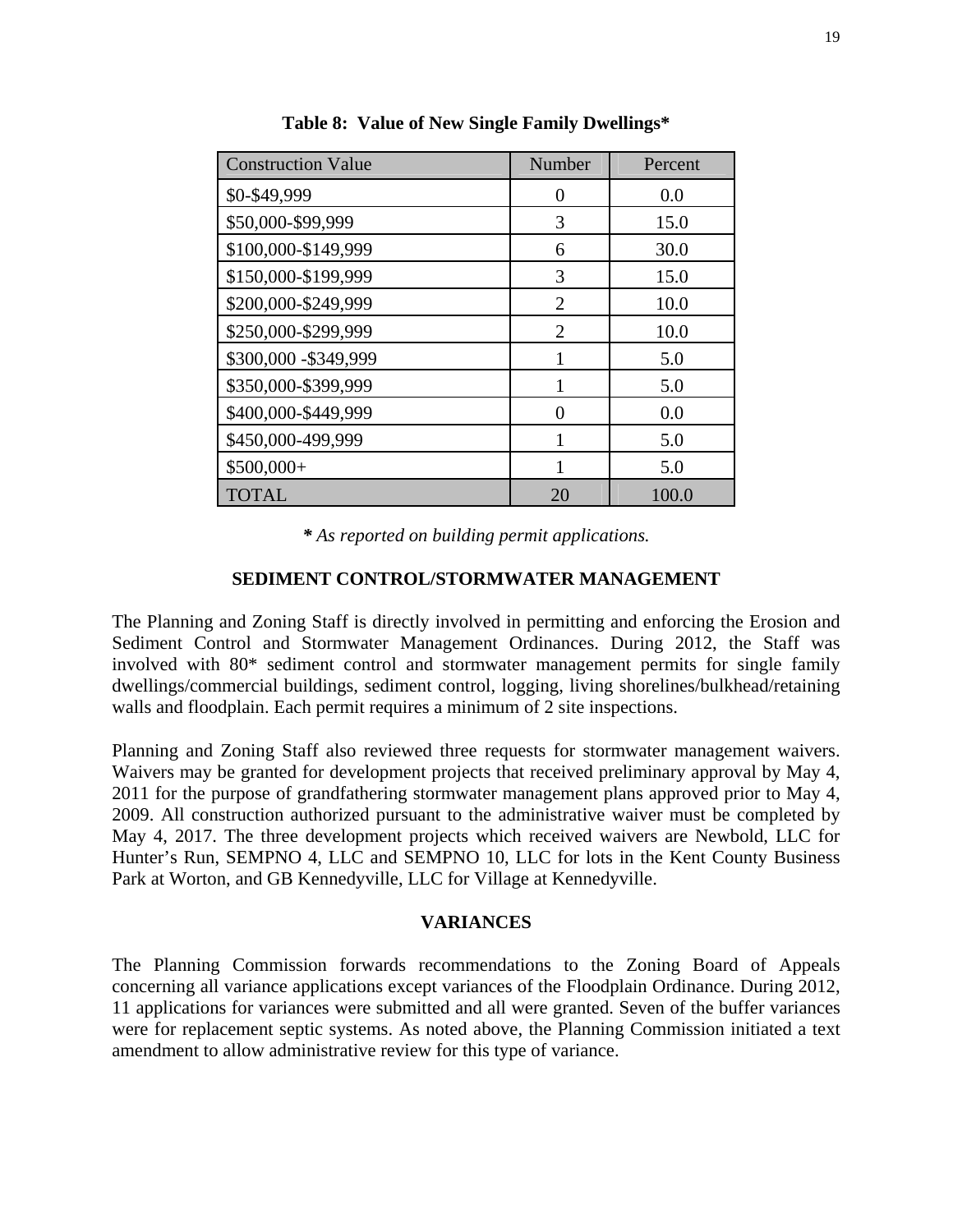| Variance Type | Total | Granted | Denied | Withdrawn |
|---------------|-------|---------|--------|-----------|
| <b>Buffer</b> |       |         |        |           |
| Setback       |       |         |        |           |
| Total         |       |         |        |           |

# **Table 9: Variances Granted and Denied by Type\***

# **Administrative Variances\***

Beginning in October 2003, the Planning Director, or Planning Director's designee, gained the authority to grant Administrative Variances. Applicants may apply for an Administrative Variance from the yard but not buffer, height, parking, or loading requirements that do not exceed 50 percent of the required yard for the applicable zoning district so as to relieve practical difficulties or other injustices arising out of the strict application of the Ordinance. These hearings do not go before the Planning Commission but may be submitted, at the Planning Director's discretion, to the Board of Appeals for approval. The Planning Director reviewed 2 variance requests in 2012. Both were setback variances for additions and both were approved.

*\* See Appendices E1 and E2 for a list of Variances and Administrative Variances and decisions.* 

# **SPECIAL EXCEPTIONS**

The term "Special Exception" was adopted in the 2002 Land Use Ordinance and replaces the term "Conditional Use". These terms are used interchangeably throughout the state. Kent County adopted the term "Special Exception" to become more consistent with other Maryland Counties. The purpose of the Special Exception is to provide for certain uses, which because of their unique characteristics cannot be distinctly listed as a permitted use in a particular District. These special exceptions may be approved by the Board of Zoning Appeals, or where applicable the Planning Director (see below), after consideration in each case of the impact of such uses upon neighboring uses, the surrounding area and the public need for the particular use at the particular location. The Board may authorize buildings, structures, and uses as special exceptions in specific instances and particular zoning districts. In 2012, staff worked on 2 applications for special exception.

| Table TV. Directal Executions Granted and Denied by Type   |       |         |  |                  |
|------------------------------------------------------------|-------|---------|--|------------------|
| Special Exception                                          | Total | Granted |  | Denied Withdrawn |
| Continue operation of sand $\&$ gravel pit                 |       |         |  |                  |
| Small wind energy system on a parcel<br>less than 20 acres |       |         |  |                  |
| Total                                                      |       |         |  |                  |

**Table 10: Special Exceptions Granted and Denied by Type\*** 

# **Administrative Special Exceptions\***

Along with administrative variances, the Planning Director, or Planning Director's designee, may hear and decide the following special exceptions: accessory storage structures, accessory structures in the front yard requirement of waterfront parcels, accessory structures in the front yard of a through lot, and day care group. This provision, adopted in the 2002 Land Use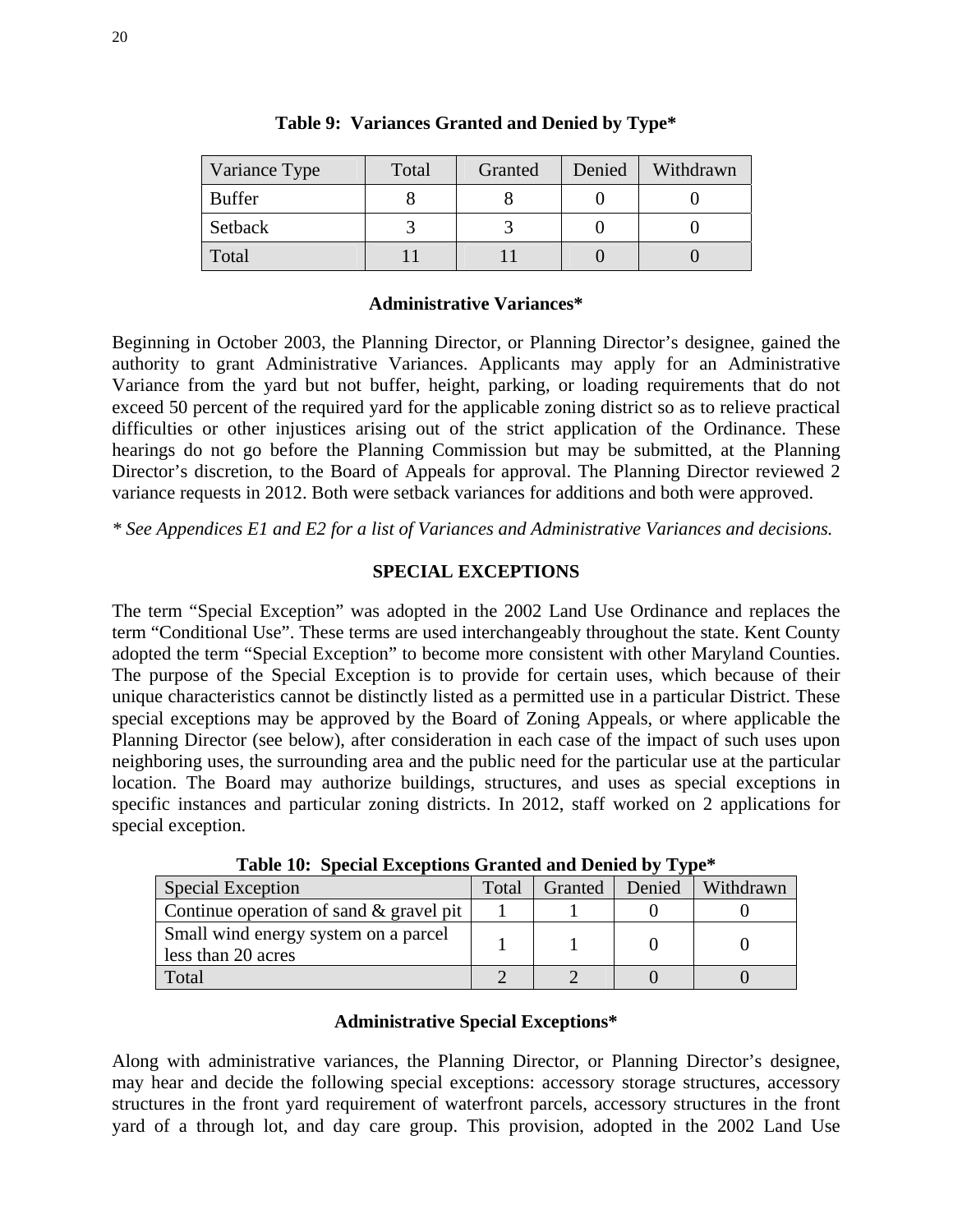Ordinance, allows for the aforementioned cases to be decided by the Planning Director rather than the Board of Appeals, thus lessening the number of cases that appear before the Board. The Planning Director or her designee heard a total of 10 administrative special exception cases in 2012.

*\* See Appendices E3 and E4 for a list of Special Exceptions and Administrative Special Exceptions and decisions.* 

#### **CODES ENFORCEMENT**

Kent County's Land Use Ordinance is directly enforced by the Department of Planning, Housing and Zoning Staff. In 2012, staff was involved with 25 violation cases, including 2 Critical Area violations. Each case requires a minimum of two inspections. In addition to inspections resulting in citations, staff routinely responds to potential violation concerns expressed by property owners. In 2012, the Department of Planning, Housing and Zoning collected \$2,842 in fines. In addition, there were 71 Critical Area Buffer Management/Enhancement Plans and 146 Critical Area Forest Clearing Plans.

Staff spends a significant amount of time meeting onsite with property owners in an effort to reduce code violations; staff conducted more than 240 site inspections related to tree or vegetation removal and replacement in the Critical Area, potential projects, and staff reports. In addition to specific violation cases, staff conducted approximately 150 inspections related to enforcement of sediment control, stormwater management and floodplain regulations.

| Case Type                        | Number of Cases             |
|----------------------------------|-----------------------------|
| Building without a permit        | 5                           |
| Building in the Buffer           |                             |
| Clearing in the Forest in the CA |                             |
| Junk and Debris                  | $\mathcal{D}_{\mathcal{A}}$ |
| Illegal Signs/Use                |                             |
| <b>Unsafe Property</b>           | 3                           |
| <b>Unregistered Vehicle</b>      | 3                           |
| Other                            | 3                           |
| TOTAL                            | 25                          |

#### **Table 11: Violations by Type**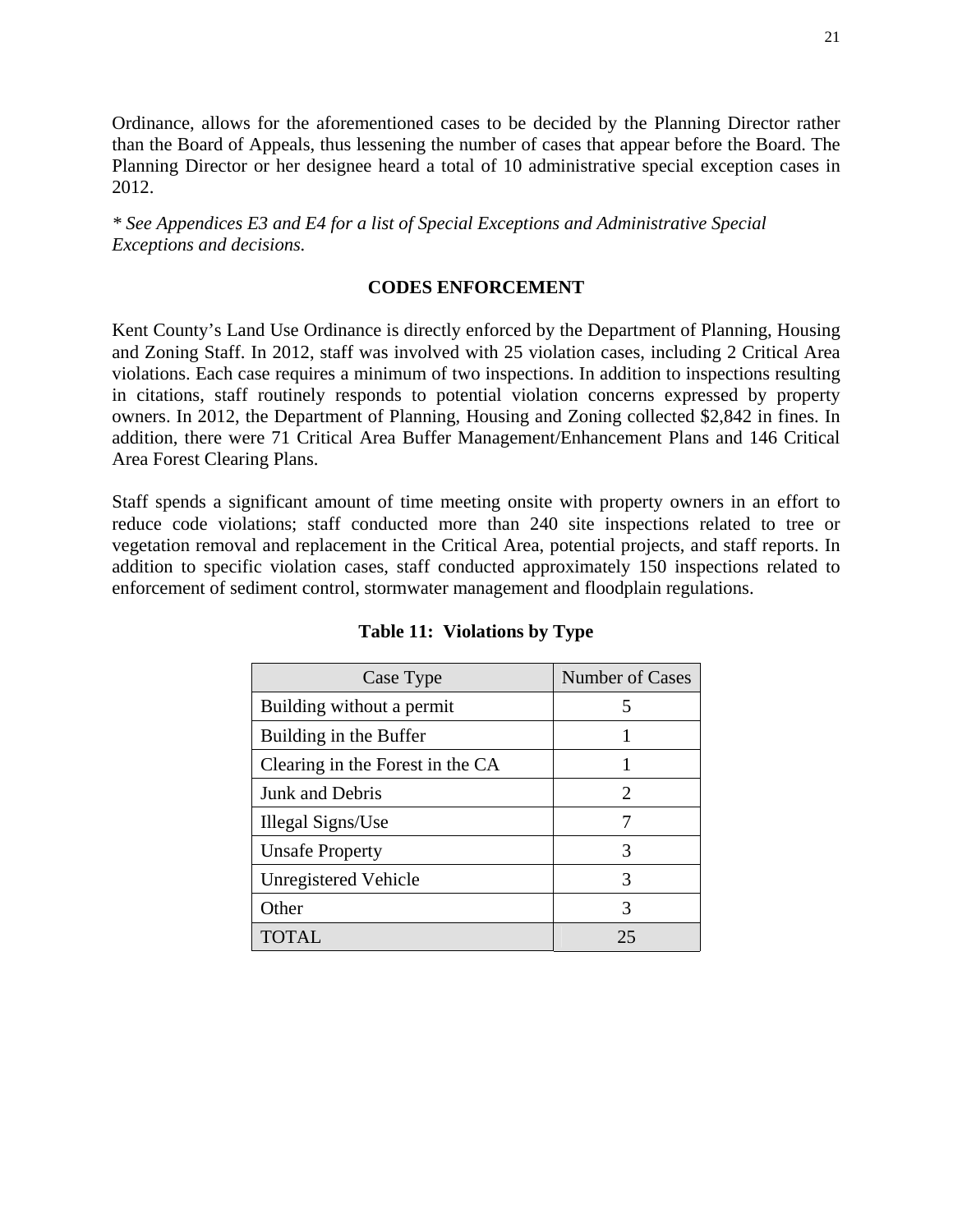

**Appendix A: Kent County Protected Lands**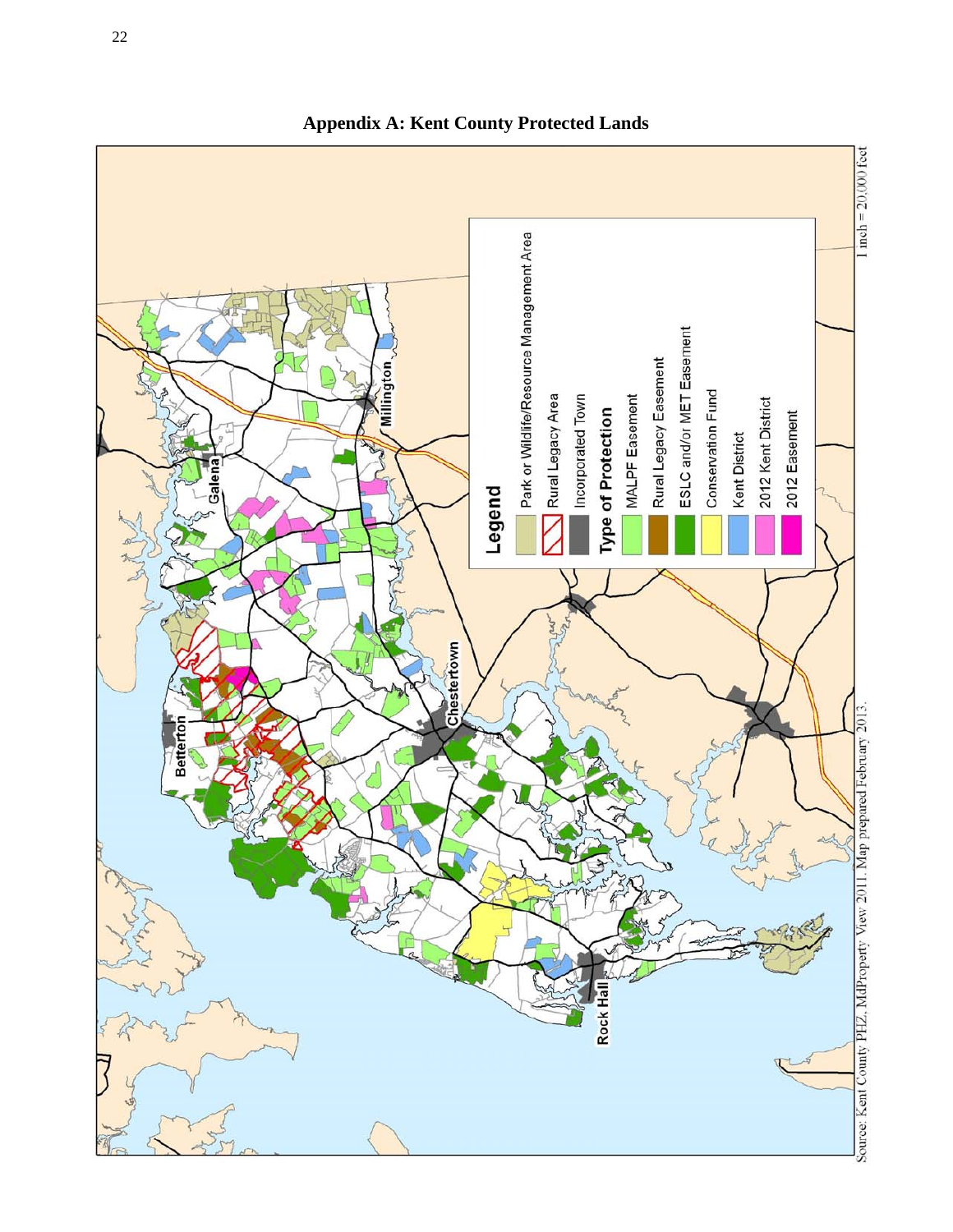

**Appendix B: New Single Family Dwellings/Subdivisions**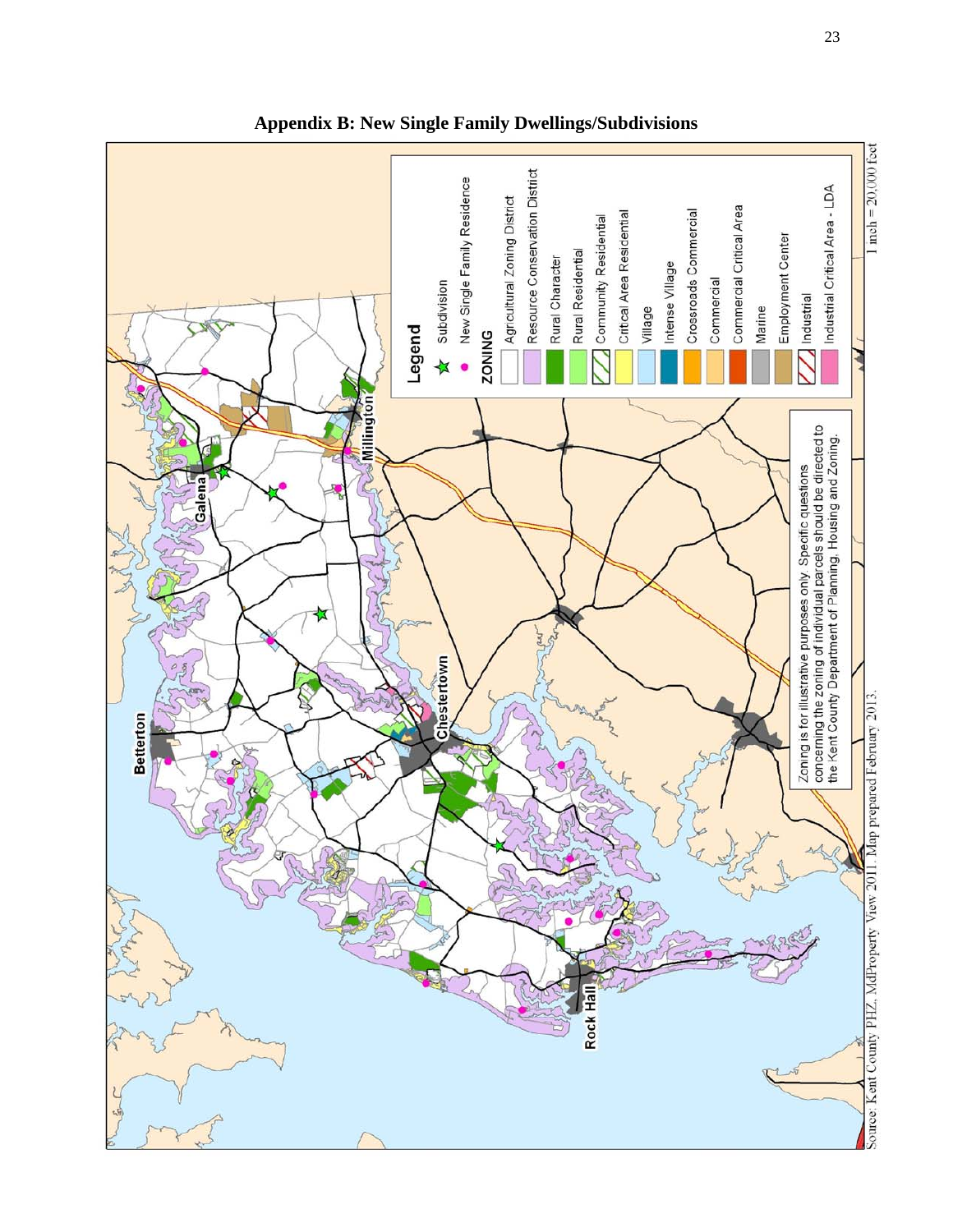

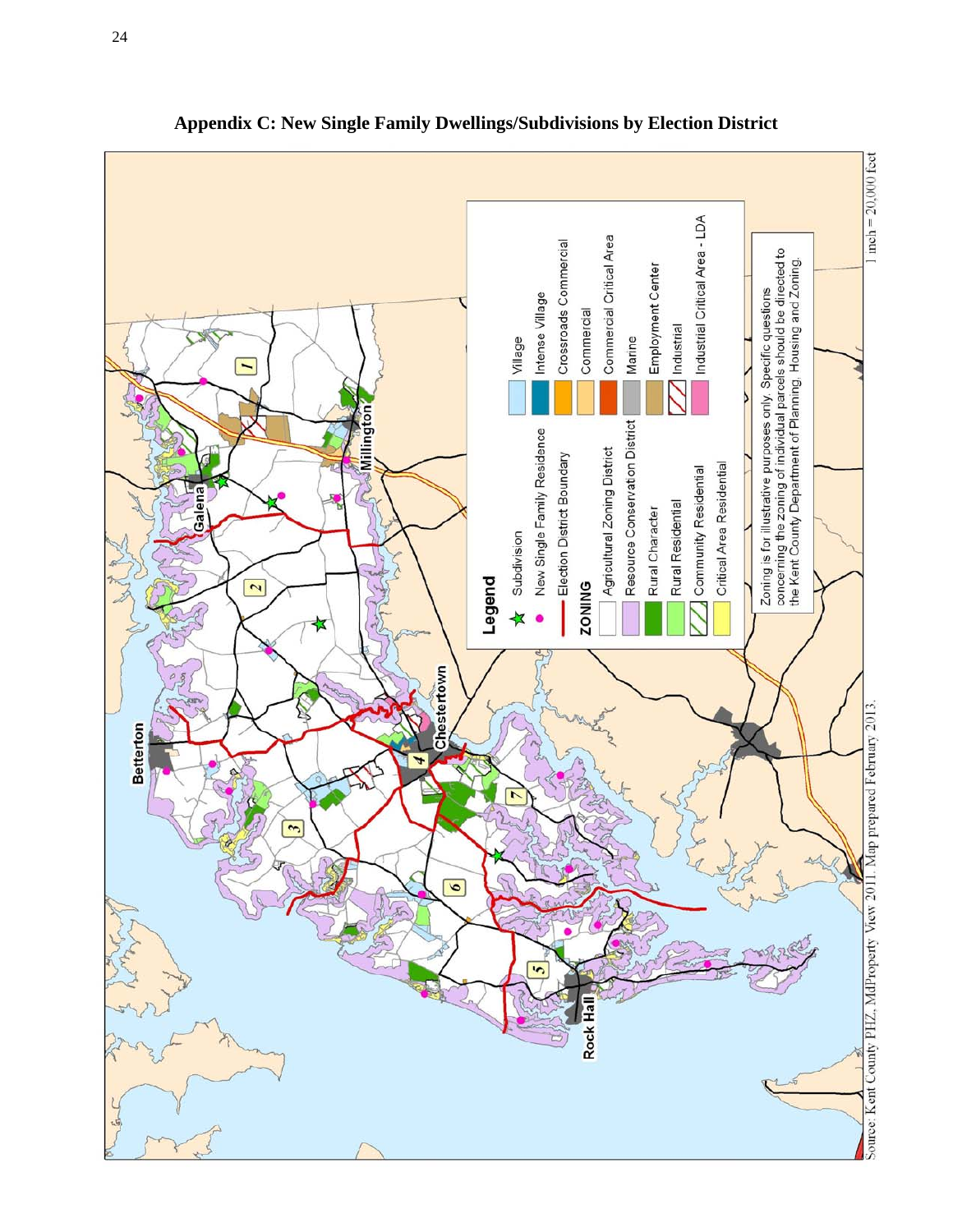

**Appendix D: New Single Family Dwellings/Subdivisions by Watershed**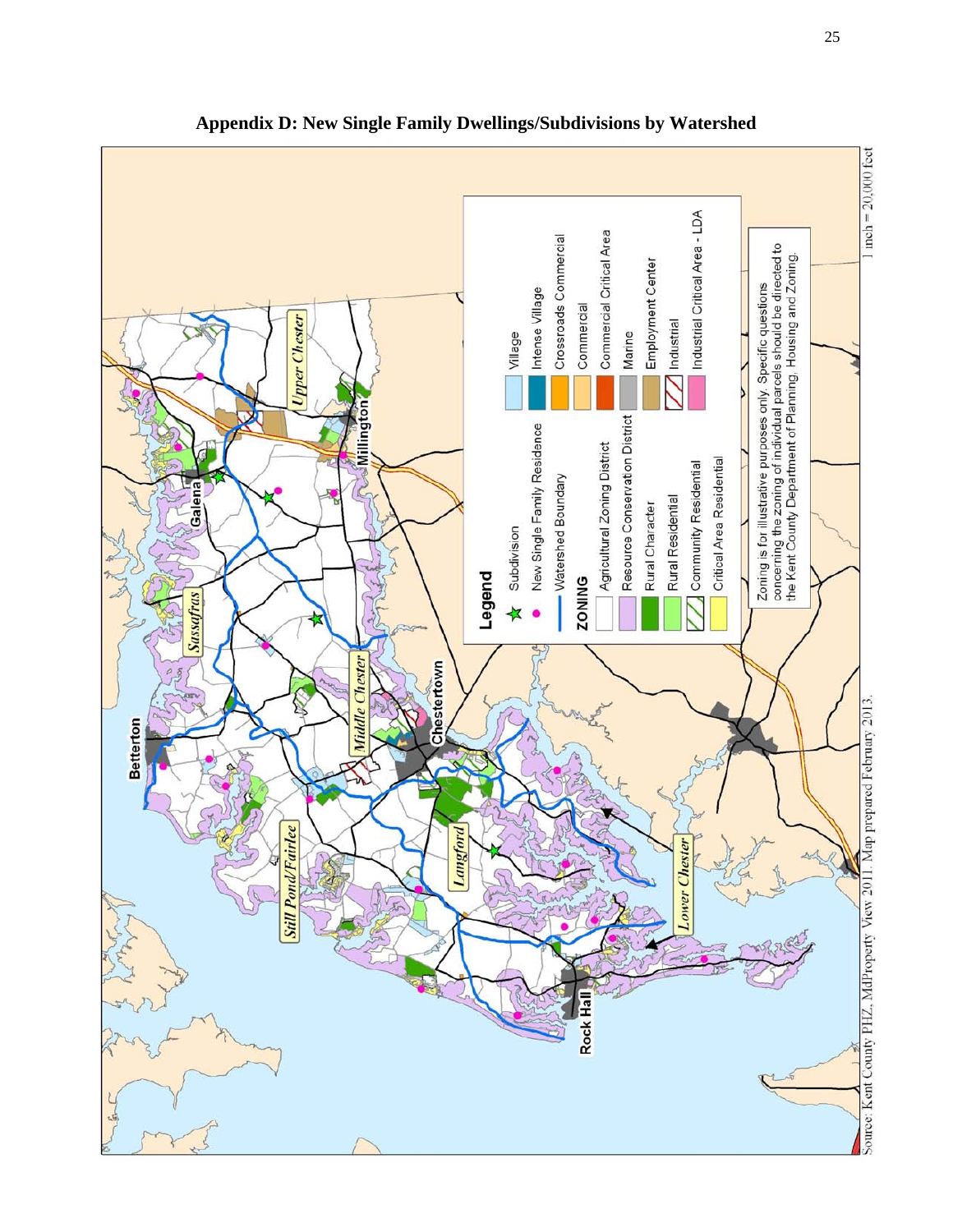| Appellula E1. Valiantes |                       |                            |                        |  |
|-------------------------|-----------------------|----------------------------|------------------------|--|
| Application             | Applicant             | Type                       | Decision               |  |
| 12-02                   | Fairweather Team, Inc | Setback for solar array    | <b>Granted 2/13/12</b> |  |
|                         |                       | Buffer to allow            |                        |  |
|                         |                       | replacement septic and     |                        |  |
| $12 - 05$               | Barry Buckley, Jr.    | replacement dwelling       | Granted 2/13/12        |  |
|                         |                       | Buffer to allow            |                        |  |
| 12-06                   | Barry Buckley, Sr.    | replacement septic         | Granted 2/13/12        |  |
|                         |                       | Setback to connect         |                        |  |
| $12 - 11$               | Shari and Scott Smith | detached garage to house   | Granted 3/19/12        |  |
|                         |                       | Buffer to allow            |                        |  |
| $12 - 15$               | Douglas Heisler       | replacement septic         | Granted 3/19/12        |  |
|                         |                       | Buffer and slope to allow  |                        |  |
|                         | Donald and Mary Lou   | replacement sunroom and    |                        |  |
| $12-19$                 | <b>Hawkins</b>        | deck                       | Granted 4/16/12        |  |
|                         |                       | Buffer to allow            |                        |  |
| 12-27                   | <b>Walter Brandt</b>  | replacement septic         | Granted 6/18/12        |  |
|                         |                       | Buffer to allow            |                        |  |
| 12-32                   | James Jandeau         | replacement septic         | Granted 6/18/12        |  |
|                         |                       | Buffer to allow            |                        |  |
| $12 - 33$               | Robert Ampula         | replacement septic         | Granted 7/16/12        |  |
|                         |                       | Buffer to allow            |                        |  |
| $12 - 53$               | <b>Ronald Fisher</b>  | replacement septic         | Granted 9/17/12        |  |
|                         |                       | Setback to allow addition; |                        |  |
| 12-79                   | Melissa Huber         | original variance expired. | <b>Granted 1/14/13</b> |  |

# **Appendix E1: Variances**

# **Appendix E2: Administrative Variances**

| Application | Applicant               | Type             | Decision          |
|-------------|-------------------------|------------------|-------------------|
|             | Humane Society of Kent  | Setback to allow |                   |
| $12 - 36$   | County                  | addition         | Granted $6/21/12$ |
|             |                         | Setback to allow |                   |
| $12 - 63$   | <b>Scott Chamberlin</b> | addition         | Granted 10/17/12  |

# **Appendix E3: Special Exceptions**

| Application | Applicant          | <b>Type</b>             | Decision        |
|-------------|--------------------|-------------------------|-----------------|
|             |                    | Small wind energy       |                 |
|             |                    | system on a parcel less |                 |
| 12-41       | Kathy McGraw       | than 20 acres           | Granted 8/20/12 |
|             |                    | Extension of gravel pit |                 |
| 12-49       | Kent Sand & Gravel | approval for 1 year     | Granted 8/20/12 |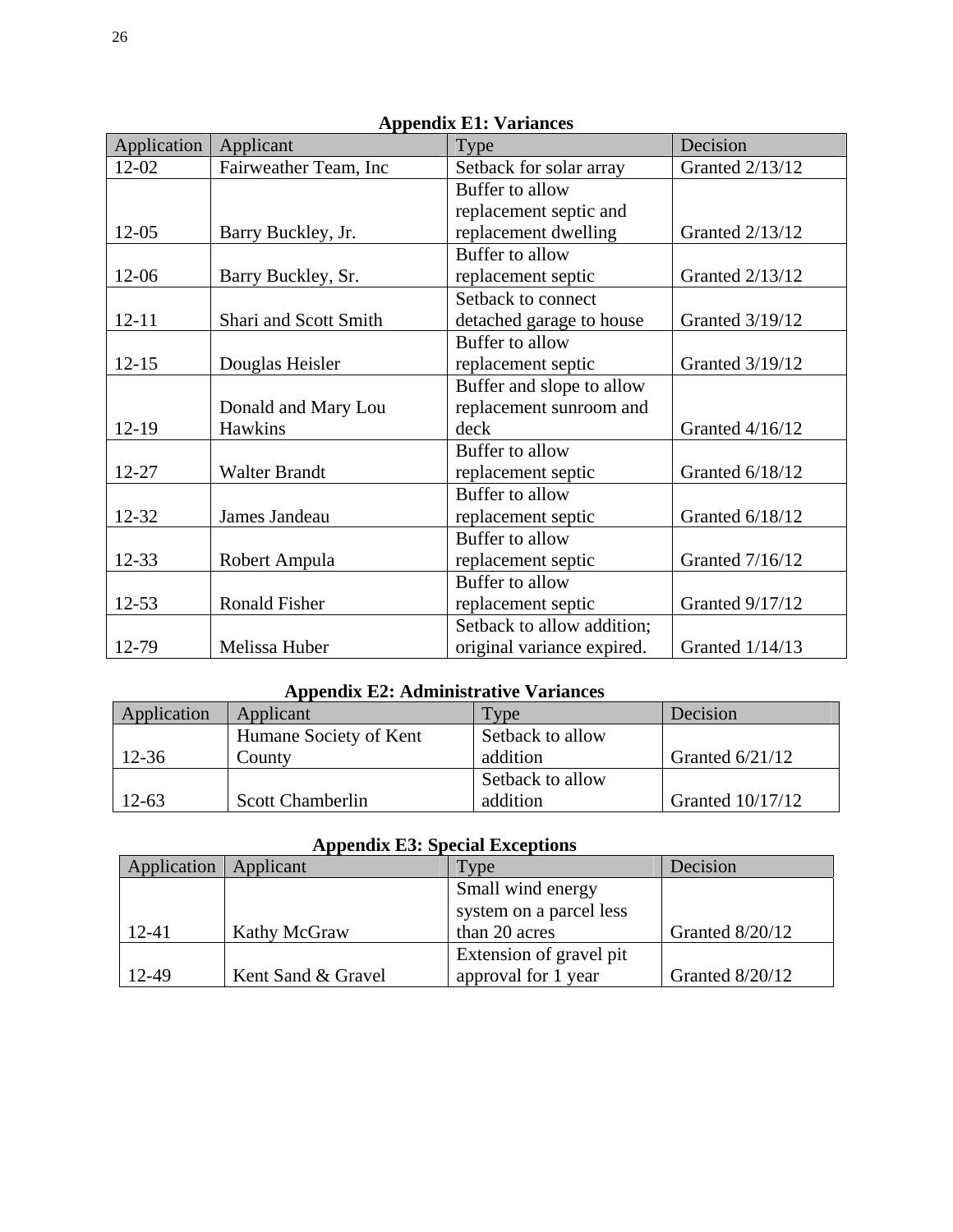| Application | Applicant                 | Type                              | Decision               |
|-------------|---------------------------|-----------------------------------|------------------------|
|             |                           | Accessory building over 1,200     |                        |
| $12 - 03$   | <b>Mildred Stevens</b>    | sq ft                             | Granted 2/6/12         |
|             |                           | Accessory building over 1,200     | Withdrawn, denied      |
| 12-08       | <b>Christopher Shirey</b> | sq. ft.                           | by Health Dept.        |
|             |                           | Accessory building over 1,200     |                        |
| 12-09       | <b>Robert Payne</b>       | sq ft                             | <b>Granted 2/22/12</b> |
|             | Robert Lasus/             | Accessory building over 1,200     |                        |
| $12 - 20$   | <b>Thomas Ainsworth</b>   | sq ft                             | Granted 4/12/12        |
|             |                           | Accessory building over 1,200     |                        |
| $12 - 21$   | John Wright               | sq ft                             | Granted 4/12/12        |
|             |                           | Swimming pool in front yard of    |                        |
| 12-34       | Kirk Helfenbein           | waterfront parcel                 | Granted 6/13/12        |
|             | William                   | Accessory building over 1,200     |                        |
| 12-38       | Hollingsworth             | sq ft (original approval expired) | Granted 6/27/12        |
|             |                           | Accessory building over 1,200     |                        |
| 12-54       | Gary Weist                | sq ft                             | <b>Granted 9/10/12</b> |
|             |                           | Swimming pool in front yard of    |                        |
| 12-57       | Stephen Neuberger         | waterfront parcel                 | Granted 11/19/12       |
|             |                           | Accessory building over 17 feet   |                        |
| $12 - 60$   | <b>Joseph Starkey</b>     | in height                         | Granted 10/17/12       |
|             | Snug Harbor II,           | Swimming pool in front yard of    |                        |
| $12 - 64$   | <b>LLC</b>                | waterfront parcel                 | Granted 11/14/12       |

**Appendix E4: Administrative Special Exceptions**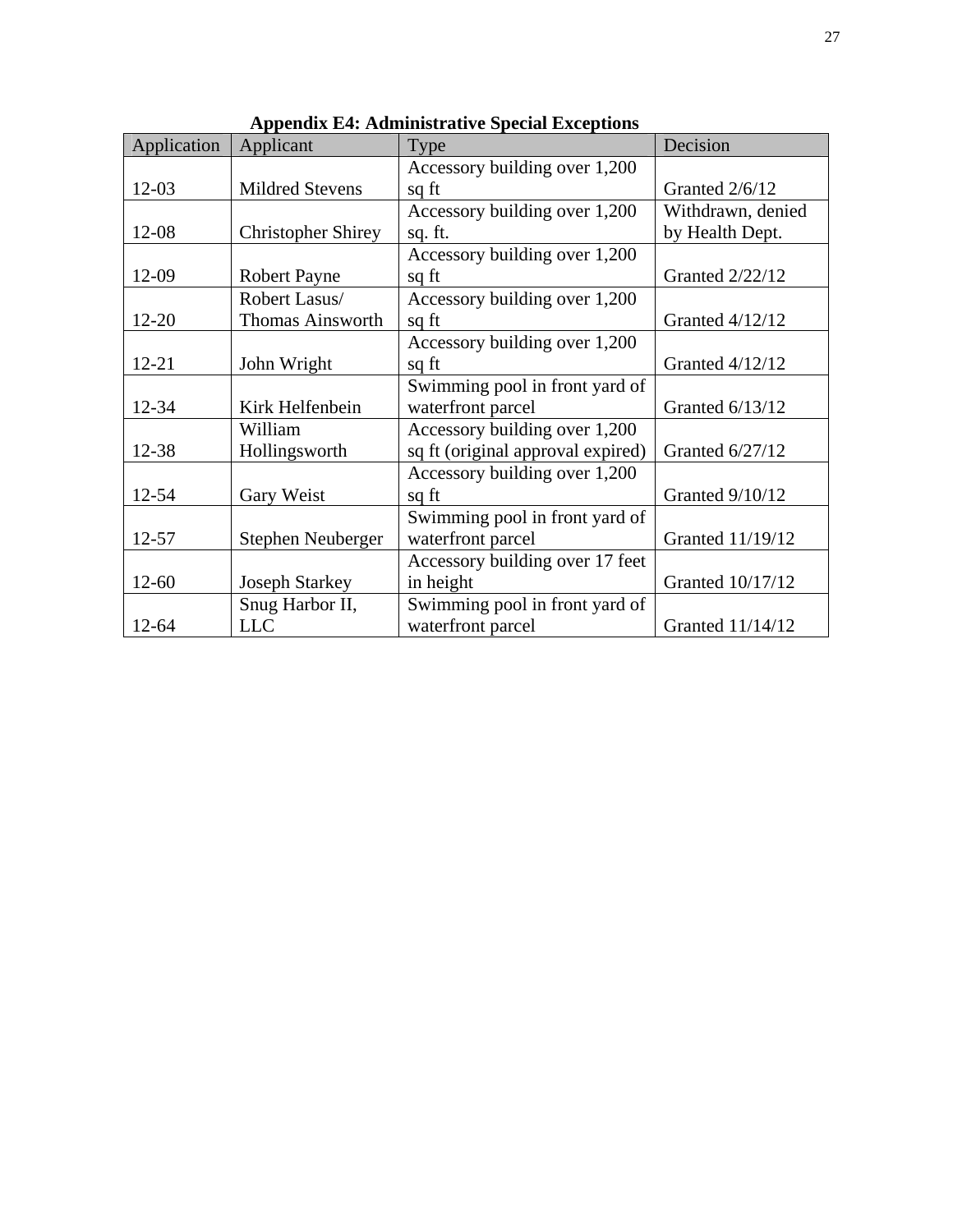# **Appendix F: Annual Report Forms**

**Annual Report on Smart Growth Goals, Measures and Indicators And Implementation of Planning Visions Per SB 276/HB 295** 

# *Kent County*

Prepared by the Kent County Planning Commission for the period January 2012 through December 2012

Submitted on

Measures and Indicators

# *Amount and share of growth that is being located inside and outside the PFA:*

Six of the twenty new dwelling permits issued for the unincorporated areas of the County are located in a PFA, and six new dwellings are located in county designated development areas. Of the eight new dwellings located within the Priority Preservation Area, three are replacement dwellings and three are accessory dwellings for family or farm tenants. One is located on a parcel that was considered "developed" when the PPA was adopted. Only one of the dwellings is located on a newly created lot. Within the five incorporated towns, only Chestertown, Galena and Rock Hall issued permits for new dwellings; the twelve new dwellings are located within a PFA.

# *Net density of growth that is being located inside and outside the PFA:*

The mean lot size for new dwellings inside a PFA was 1.47 acres. The mean lot size for new dwellings outside a PFA was  $48.08^1$  acres.

# *Creation of new lots and the issuance of residential and commercial building permits inside and outside the PFA:*

None of the new lots in the unincorporated areas of the County were created within a PFA. Only five new lots were created in 2012 and three of the five lots were for children of the owners.

Two new commercial buildings were constructed in the unincorporated areas of the County. Both were new accessory buildings for existing businesses.

 $\overline{\phantom{a}}$ 

<sup>&</sup>lt;sup>1</sup> Includes four farms where an accessory dwelling was constructed. Accessory dwelling units cannot be subdivided or sold. Without these farms, the mean lot size was 3.26 acres.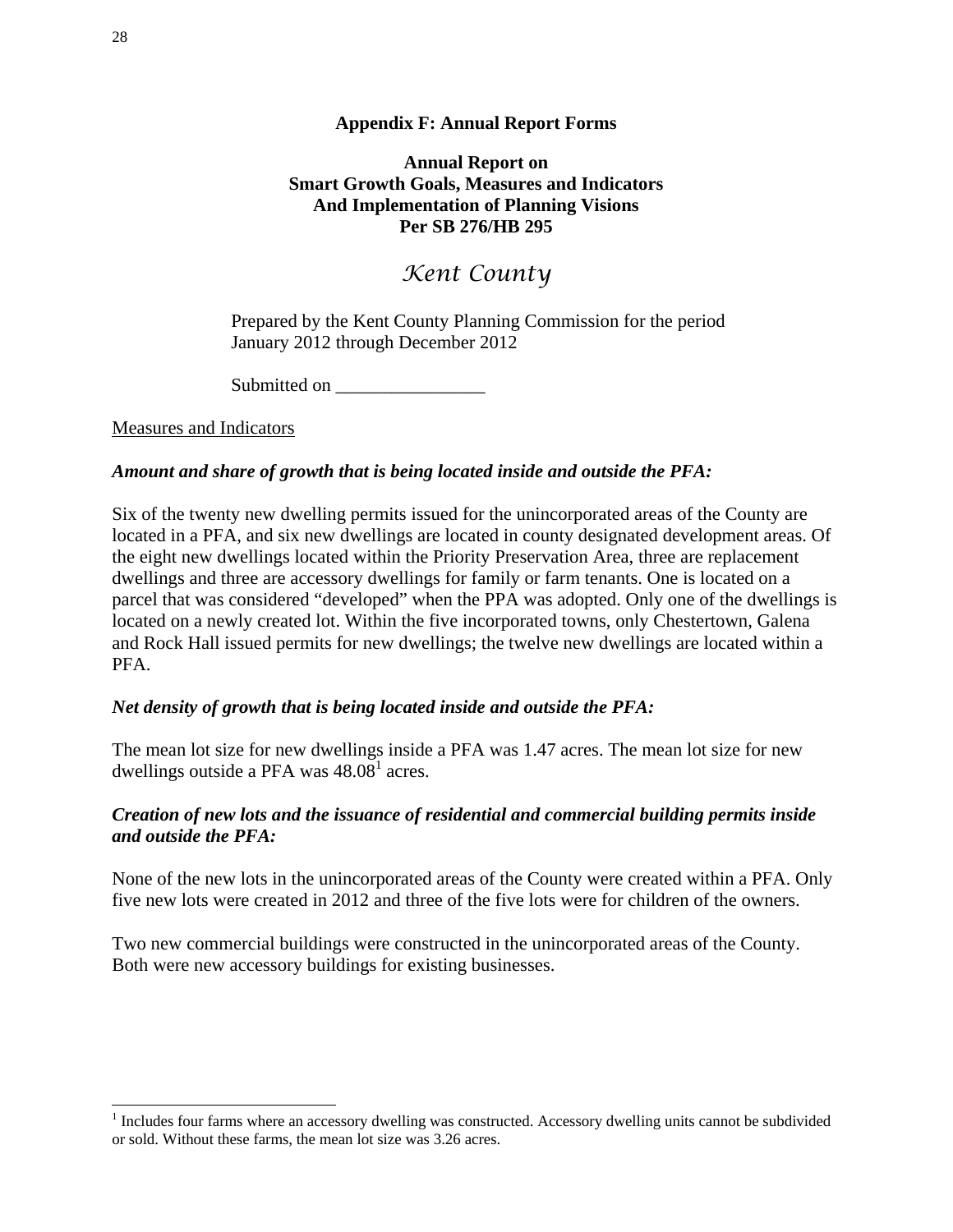# *Development capacity analysis, updated once every 3 years or when there is a significant zoning or land use change:*

Development capacity analysis was completed in 2009 as part of the Water Resources Element. No significant zoning or land use changes have occurred.

# *Number of acres preserved using local agricultural land preservation funding:*

Two Rural Legacy easements were recorded in 2012. In total, over 360 acres were permanently preserved.

# *For all of the above indicators, a map should also be included that represents the spatial pattern of the indicator. If possible, please submit these areas to MDP in a geospatial format, or in a digital format.*

Map showing new single family dwellings and subdivisions is attached.

Map showing protected lands is attached.

Geospatial data will be provided.

# Local Land Use Goal

# *Local Goal:*

In 2007, the Kent County Commissioners signed the revised "Eastern Shore 2010: A Regional Vision" agreement which calls for annually guiding at least 80 percent of growth into designated growth areas.

For 2012, Kent County almost achieved this goal with 75% of new dwellings being constructed in locally designated growth areas.

The County has also adopted a Priority Preservation Area element which has a goal of preserving 114,340 acres. The County currently has 34,150 acres of private land that has been placed under some type of easement. An additional 7,950 acres is owned as park, recreation or resource management land. Therefore, approximately 42,100 acres, or 36.8% of the goal has been attained.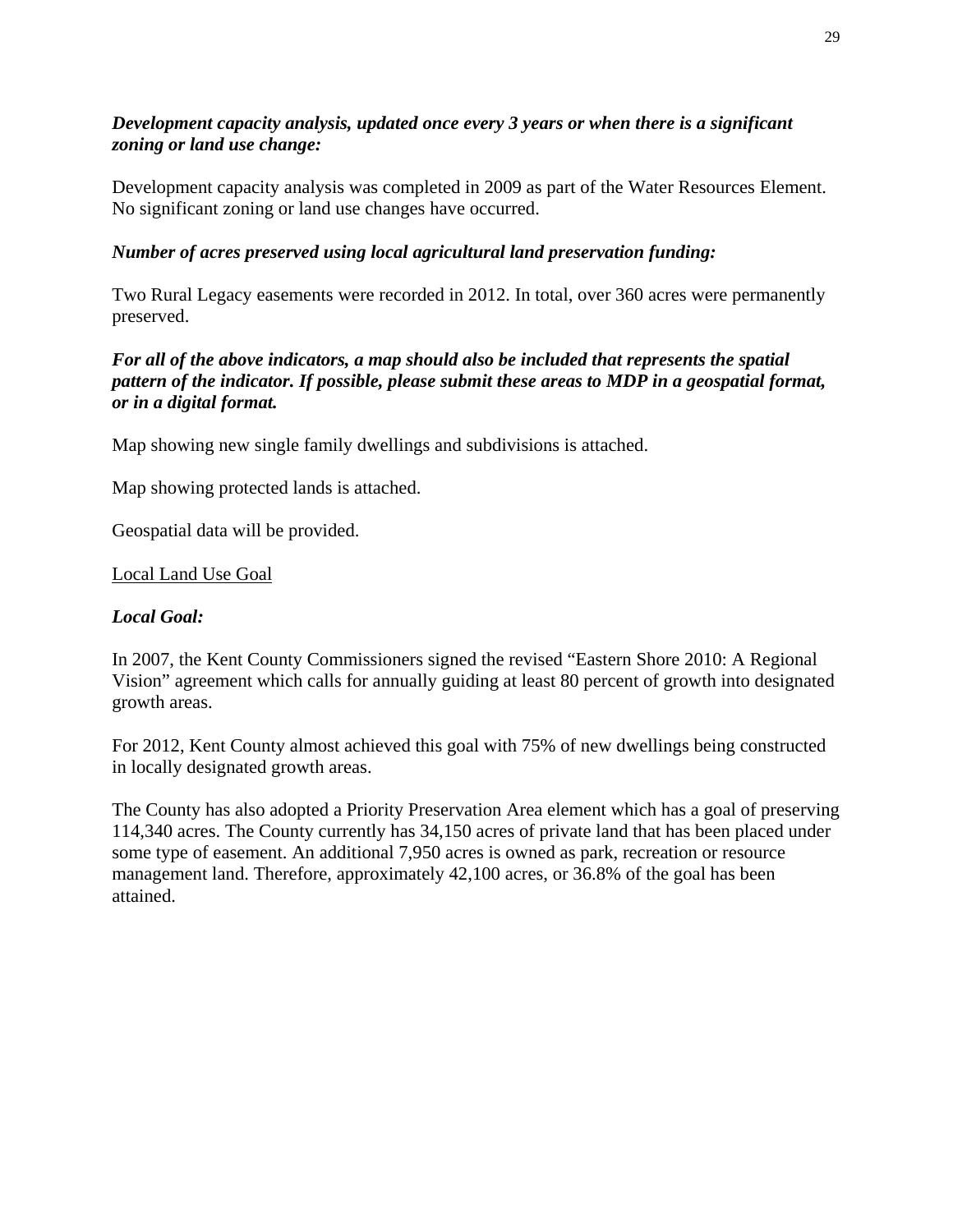# *Kent County*

Prepared by the Kent County Planning Commission for the period January 2012 through December 2012

Submitted on  $\blacksquare$ 

- 1. **Development Patterns** List all changes in development patterns that have occurred over the past year, including:
	- *(a) New subdivisions created:*

Five new lots were approved in 2012. All were in located within the Priority Preservation Area. The average lot size for the lots was 27.99 acres. If the lot exceeded 100 acres is excluded, then the average lot size was 8.69 acres.

*(b) New building permits issued:* 

The County issued 390 total permits for 2012, but only 20 permits for new single family residences, approximately 4.9% of all permits. Accessory buildings and residential additions/alterations account for over 25% of permits issued.

- *(c) Zoning map amendments:*  No zoning map amendments were reviewed in 2012.
- *(d) Zoning text amendments that resulted in changes in development patterns:*  Three zoning text amendments were adopted in 2012. Two of the amendments will not change development patterns; however, the amendment to the definitions of minor and major subdivisions may result in additional development. In response to SB236, the definition of a minor subdivision was increased from 5 to 7 lots.
- *(e) New Comprehensive Plan or plan elements adopted:*  No Comprehensive Plan amendments or elements were adopted in 2012. In December, the County Commissioners adopted by resolution the Growth Tier Map required by SB236.
- *(f) New roads or substantial changes in roads or other transportation facilities:*  No new roads were constructed nor were there any other substantial changes in transportation facilities.
- *(g) New schools or additions to schools:*  No new schools or additions to schools were completed in 2012.
- *(h) Other changes in development patterns:*  There were no other changes in development patterns.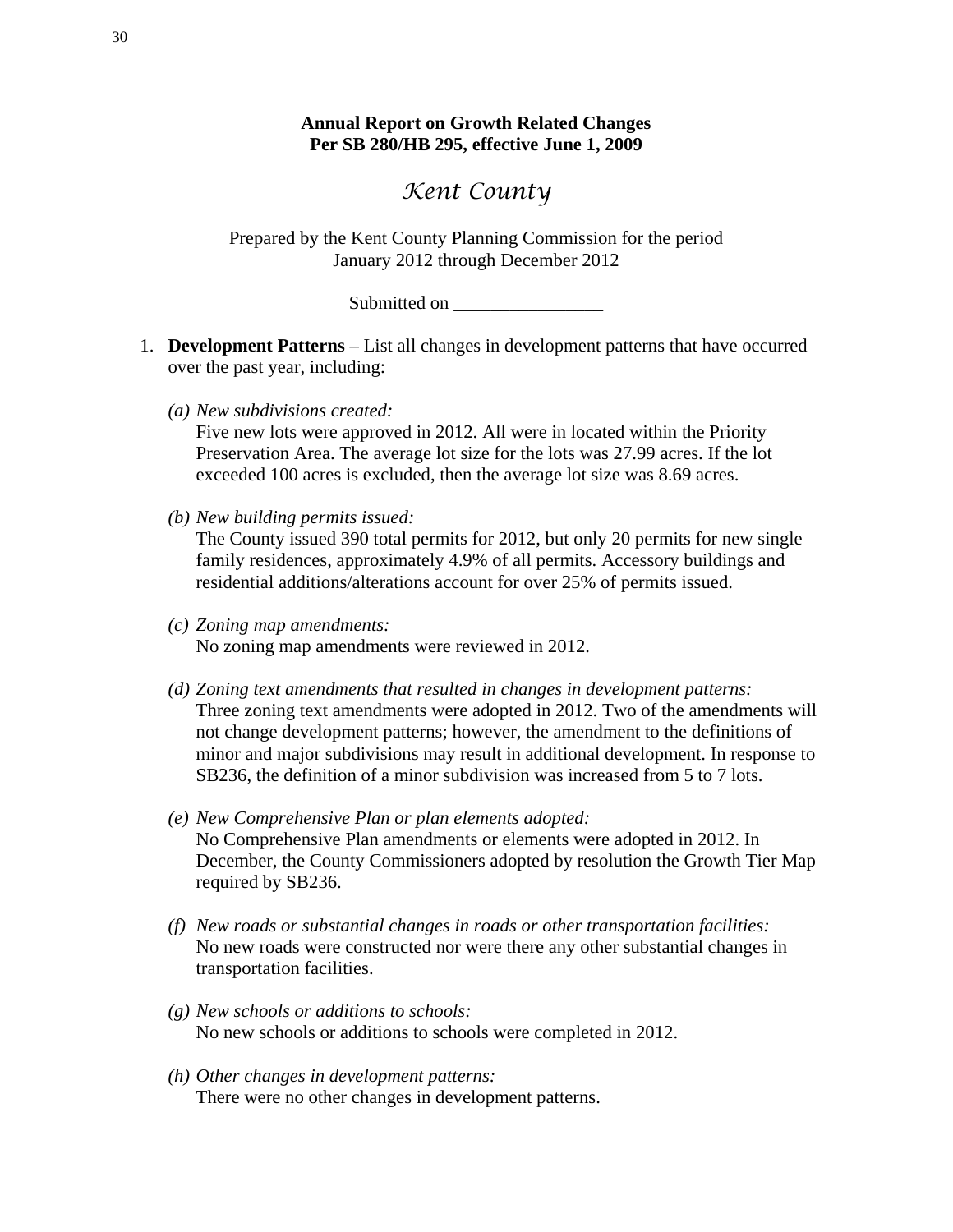2. **Map** – *Attach a map that shows the above changes in development patterns (the map should identify new subdivisions, zoning map changes, etc.)*

A map showing the location of new single family residences and subdivisions has been attached.

- *3.* **Consistency** *Determine and state whether all of the changes in development patterns listed above are or are not consistent with:* 
	- *(a) Each other;*
	- *(b) The recommendations of the last annual report;*
	- *(c) The adopted plans of the local jurisdiction;*
	- *(d) The adopted plans of all adjoining local jurisdictions; and*
	- *(e) The adopted plans of State and local jurisdictions that have responsibility for financing or constructing public improvements necessary to implement the local jurisdiction's plan.*

All new subdivisions are consistent with  $a - e$ .

4. **Process Improvements** – *Statements and recommendations for improving the planning and development process within the local jurisdiction.*

Kent County strives to maintain a fair and consistent development review process. The Department of Planning, Housing, and Zoning annually conducts a continuing education class for the local Realtor's Association, as well as, an annual workshop for County and Town Planning Commissions and Boards of Appeals. In addition, staff occasionally solicits recommendations from the Planning Commission for ways to improve how applications are presented and reviewed.

The Comprehensive Plan contains a strategy to "assist employers through the permit process," and Planning, Housing and Zoning staff work actively with Tourism and Economic Development staff to help businesses locate or expand within the County.

5. **Ordinances and/or Regulations** – *List zoning ordinances or regulations that have been adopted or changed to implement the planning visions in §1-201 of the Land Use Article.* 

In 2012, Kent County did not adopt any new regulations specifically to implement the planning visions in §1-201 of the Land Use Article of the Annotated Code of Maryland.